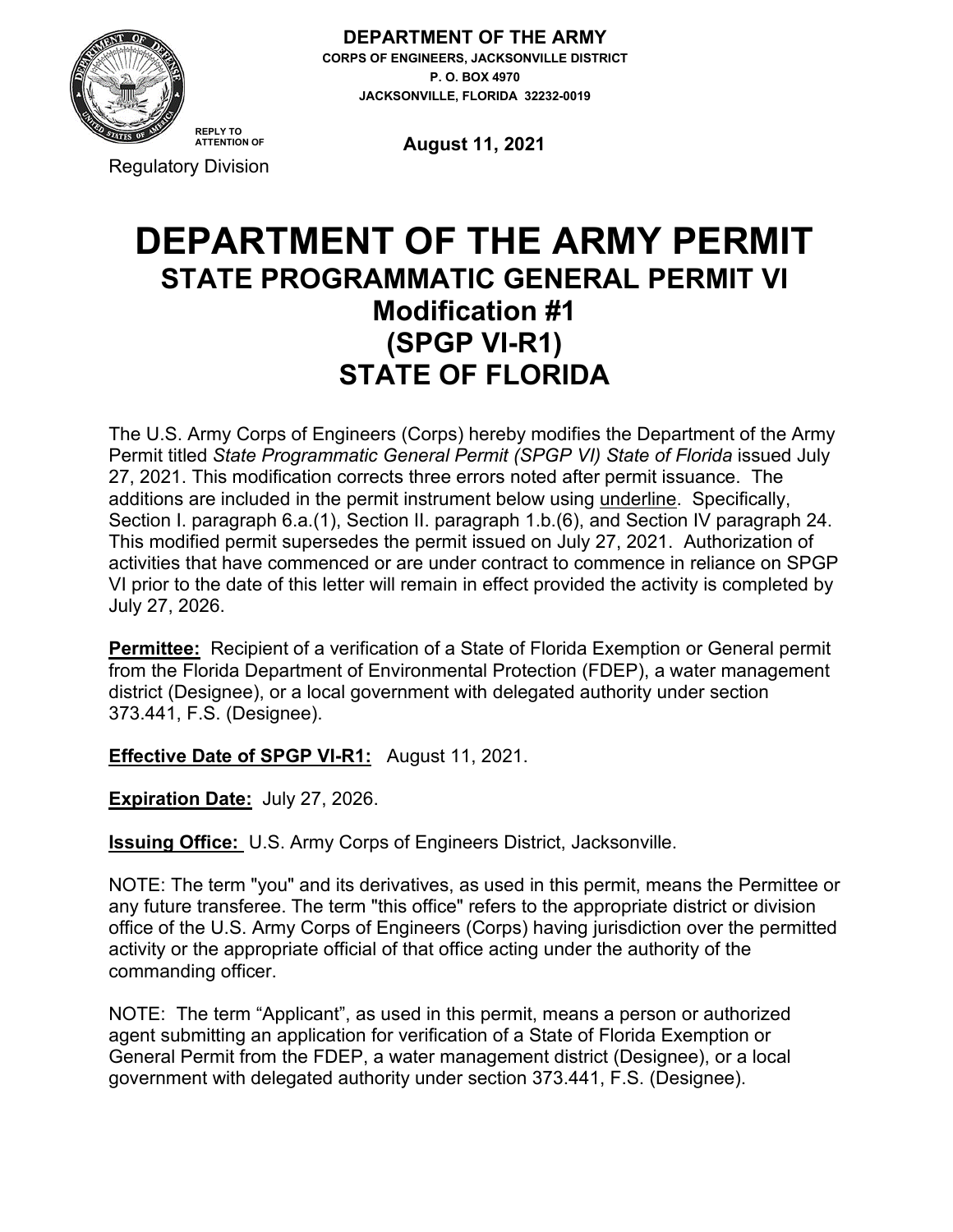After you receive written verification for your project under this State Programmatic General Permit (SPGP VI-R1), you are authorized to perform work in accordance with the terms and conditions specified below.

Coordination Agreements between the Corps and the FDEP and Designees outline the steps each agency will take during the processing of an application under the SPGP VI-R1. For the prior State Programmatic General Permit (SPGP V-R1), agreements were in place with the following agencies: FDEP, the St. Johns River Water Management District, Hillsborough County Environment Protection Commission (EPC), and the Southwest Florida Water Management District. These agencies, and others, may implement SPGP VI-R1 upon execution of updated agreements.

#### **I. Procedures**:

- 1. Applicants requesting verification of activities covered under SPGP VI-R1 will submit their application to the appropriate FDEP or Designee office and not submit a separate application to the Corps.
- 2. Applicants will also fill in and concurrently submit the applicable Jacksonville District's Programmatic Biological Opinion (JAXBO) checklists. Every project will submit the summary checklist and all the checklists applicable to the activities included in the Project. For example, a project proposing the installation of a dock and a seawall will submit the summary checklist, activity 1 checklist, and activity 2 checklist. The checklists are titled:

a. "Project Design Criteria Checklist for the U.S. Army Corps of Engineers Jacksonville District's Programmatic Biological Opinion Summary Checklist",

b. "Project Design Criteria Checklist for the U.S. Army Corps of Engineers Jacksonville District's Programmatic Biological Opinion Activity 1: Shoreline Stabilization",

c. "Project Design Criteria Checklist for the U.S. Army Corps of Engineers Jacksonville District's Programmatic Biological Opinion Activity 2: Pile Supported",

d. "Project Design Criteria Checklist for the U.S. Army Corps of Engineers Jacksonville District's Programmatic Biological Opinion Activity 5: Scientific Survey",

e. "Project Design Criteria Checklist for the U.S. Army Corps of Engineers Jacksonville District's Programmatic Biological Opinion Activity 6: Boat Ramps", and

f. "Project Design Criteria Checklist for the U.S. Army Corps of Engineers Jacksonville District's Programmatic Biological Opinion Activity 9: Marine Debris Removal".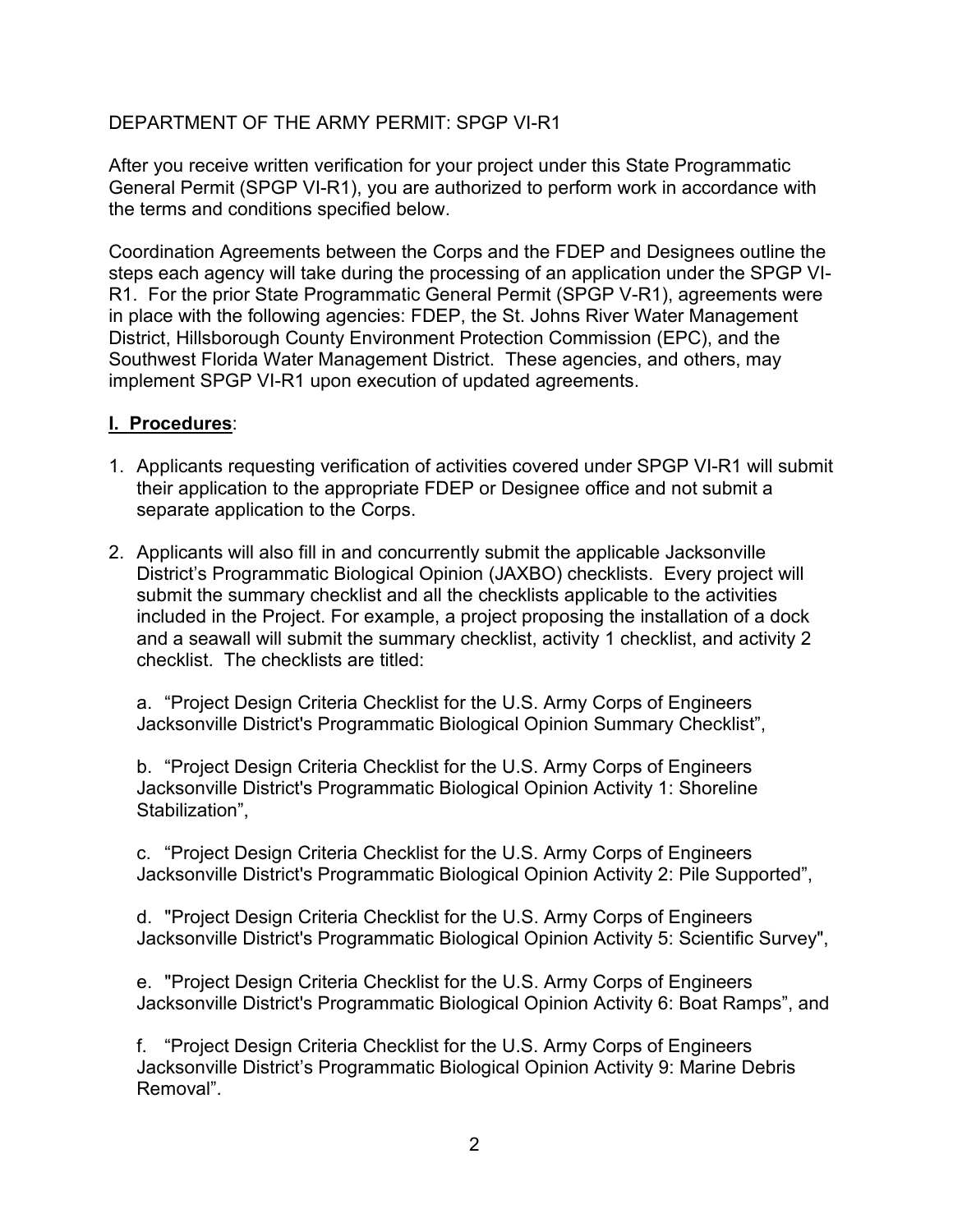The JAXBO Checklists must be filled out electronically using the form fields and then submitted in their original electronic format. For example, a printed and/or scanned version of the checklist is not to be submitted. If the checklists are not filled out electronically, the Project does not qualify for SPGP VI-R1. Through submission of the "Project Design Criteria Checklist for the U.S. Army Corps of Engineers Jacksonville District's Programmatic Biological Opinion Summary Checklist" and one or more of the individual activity sheets, the applicant assures the Project complies with the qualifying criteria within the text of this SPGP VI-R1 even though not specifically enumerated on the JAXBO Checklists. The relevant Project Design Criteria (PDCs) in the National Marine Fisheries Service's (NMFS) JAXBO dated November 20, 2017 have been transcribed into the SPGP VI-R1 instrument checklists.

3. Applicants must comply with the following procedures when a condition in this permit requires determination of the presence of submerged aquatic vegetation (SAV) or emergent (e.g., marsh habitats) aquatic vegetation:

a. Within the range of Johnson's seagrass (the range of Johnson's seagrass is defined as Turkey Creek/Palm Bay south to central Biscayne Bay in the lagoon systems on the east coast of Florida (Attachment 1)), the presence of SAV will be determined utilizing the "Submerged Aquatic Vegetation Survey Guidelines" (Attachment 2). If no survey is performed, SAV, including Johnson's seagrass, will be presumed to be present for purposes of this qualification.

b. Outside the range of Johnson's seagrass (Attachment 1) but within the range of seagrass (estuarine waters within all coastal counties except for Nassau, Duval, St Johns, Flagler and Volusia County north of Ponce Inlet) and within freshwater tidal waters, the presence of seagrass and tidal freshwater SAV will be determined using the "Submerged Aquatic Vegetation Survey Guidelines" (Attachment 2) unless a site visit or aerial photography observes absence during the growing season (if water depth and clarity allows) or aquatic vegetation has not been found in the vicinity in the past. Growing season is defined as June 1 and September 30 of each year.

4. The FDEP or Designee will review the application and the JAXBO Checklists to determine whether the Project qualifies for SPGP VI-R1. Projects that qualify for SPGP VI-R1 will be processed by the FDEP or Designee. Verification of the State Exemption or General Permit will include language confirming Federal Authorization under SPGP VI-R1. A Project qualifies for SPGP VI-R1 when all the following apply:

a. it is one of the activities described in the Work Authorized section;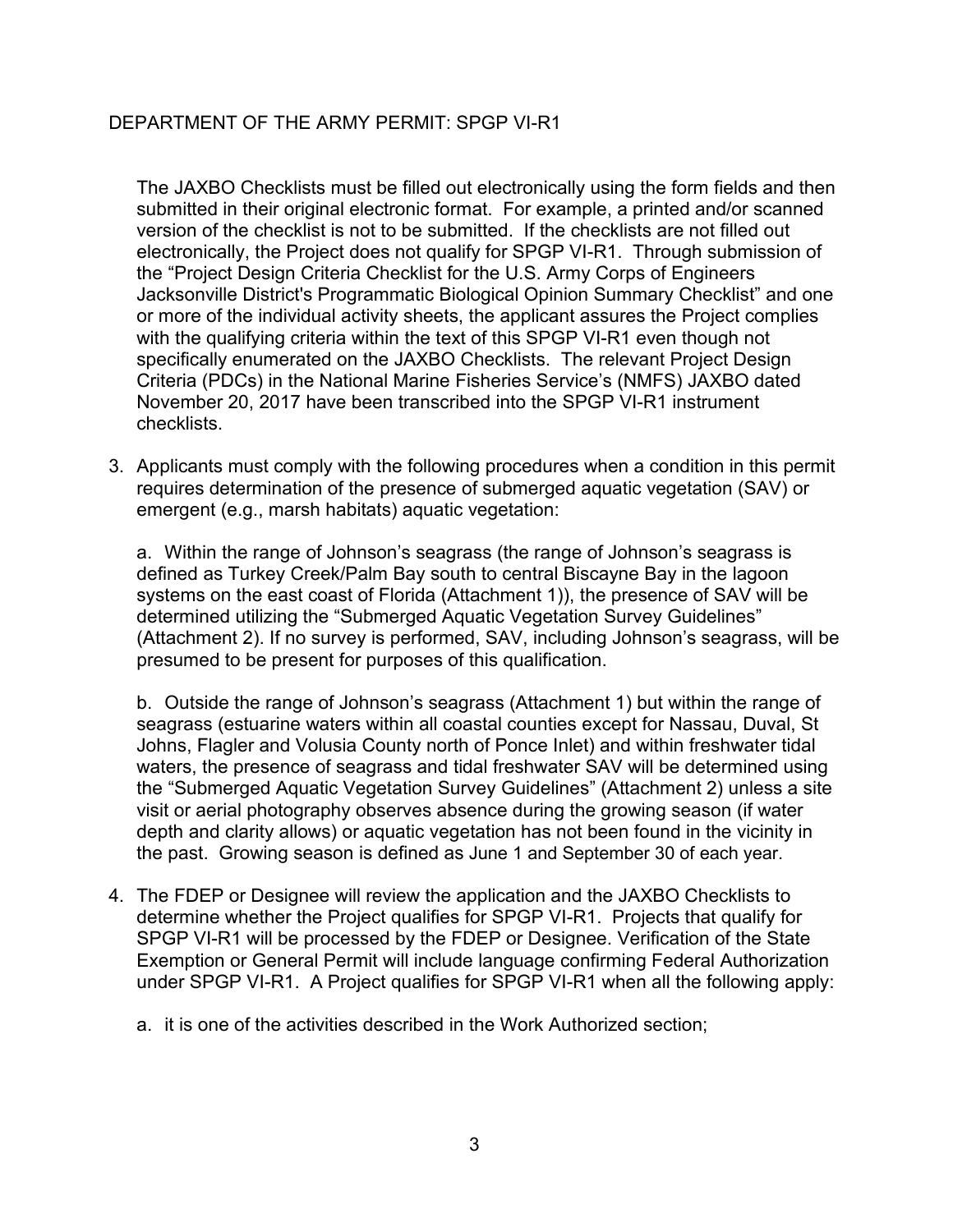b. the FDEP or Designee has reviewed and confirmed the proposed Project meets the conditions outlined in the Work Authorized section as well as the applicable Special Conditions;

c. the FDEP or Designee has reviewed and confirmed the proposed Project meets all the relevant PDCs in the JAXBO) dated November 20, 2017 (these have been transcribed into this SPGP VI-R1 as special conditions) (Reference: JAXBO Section 2.3, page 236);

d. JAXBO Checklists are complete, accurate, and submitted electronically (using the fillable form fields); and

e. the FDEP or Designee submits the JAXBO Checklists to NMFS at the following address: nmfs.ser.statewideprogrammatic@noaa.gov , with a copy of the email furnished to spgp@usace.army.mil not later than the date the FDEP or Designee verifies authorization under SPGP VI-R1 (Reference: JAXBO Section 2.3, page 237).

- 5. The FDEP or Designee will review the application and complete the "The Corps of Engineers, Jacksonville District, and the State of Florida Effect Determination Key for the Manatee in Florida" to determine the effects of the Project on the West Indian manatee. When using the "The Corps of Engineers, Jacksonville District, and the State of Florida Effect Determination Key for the Manatee in Florida" April 2013 and 2019 addendum (Manatee Key, Attachment 3), SPGP VI-R1 can only be verified when FDEP or Designee walks the project through the Manatee Key and it results in "May affect, not likely to adversely affect" and no further consultation is required.
- 6. Self-Certification. The FDEP may authorize certain single-family docks and boatlifts under this SPGP VI-R1 through their online, electronic self-certification process, if all the following requirements are implemented:

#### a. Limitations:

(1) Construction of new docks, boatlifts, and repair or replacement of an existing single-family dock with no changes from the previous configuration with a maximum cumulative size of 1,000 square feet, except in an Aquatic Preserve or Outstanding Florida Water where the maximum cumulative size is no more than 500 square feet.

(2) Project meets all the terms and conditions of this SPGP VI-R1.

(3) Projects are excluded, if meeting any of the following (Reference: JAXBO Section 2.3, page 238):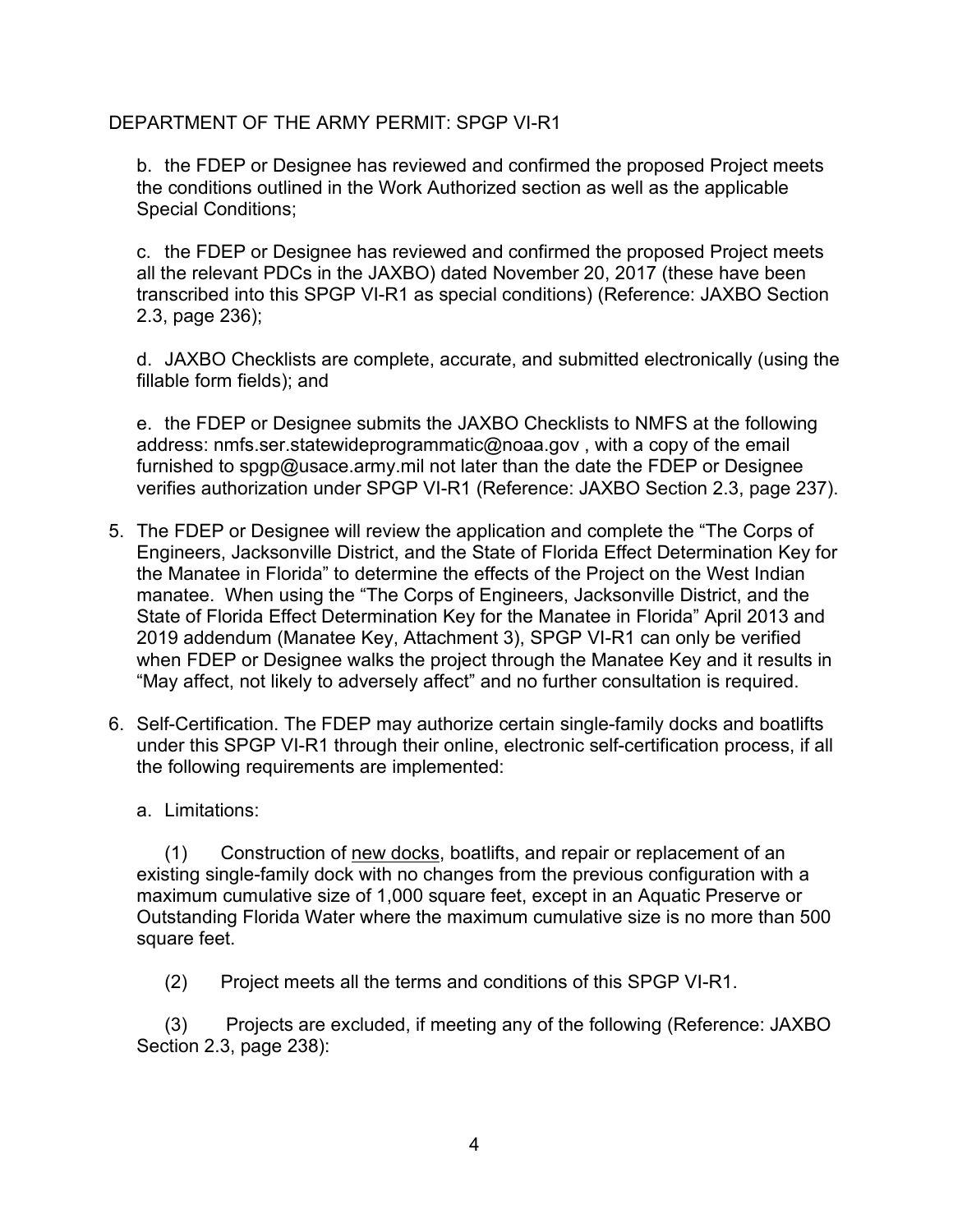(i) On an unbridged, undeveloped coastal island or undeveloped coastal island segment or undeveloped coastal barrier island;

(ii) On sandy beaches fronting the Gulf of Mexico or Atlantic coast shoreline, exclusive of bays, inlets, rivers, bayous, creeks, passes, and the like;

(iii) Within 50 feet of the Mean High Water Line (MHWL) at any riparian coastal location fronting the Gulf of Mexico or Atlantic Coast shoreline;

(iv) Located in the coastal counties of Wakulla, Taylor, Dixie, Levy, Pasco, and Monroe;

(v) Located in Biscayne Bay Aquatic Preserve;

(vi) Located in the range of Johnson's seagrass (the range of Johnson's seagrass is defined as Turkey Creek/Palm Bay south to central Biscayne Bay in the lagoon systems on the east coast of Florida);

(vii) In Federal Special Waters (Biscayne Bay National Park, Blackwater Creek, Faka Union Canal, Garfield Point, Loxahatchee River, Okeechobee Waterway, Rock Springs Run, St. Marys River, Tampa Bypass Canal, Timucuan Preserve, Wekiva River);

(viii) Located in any of the following restriction or exclusion zones (described by Section 2.1.1 of JAXBO): Smalltooth Sawfish Critical Habitat Limited Exclusion Zone (Attachment 4); Gulf Sturgeon Critical Habitat Migratory Restriction Zones (Attachment 5); Atlantic Sturgeon Critical Habitat Exclusion Zone (Attachment 6); and North Atlantic Right Whales Educational Sign Zones (Attachment 7); and

(ix) Located in an area with non-ESA listed seagrasses and will result in any impacts or shading to these seagrasses.

b. FDEP cannot verify requests through the Self-Certification process unless they maintain the following revisions to their web pages and/or automated process (Reference: JAXBO Section 2.3, page 239):

(1) The on-line process includes a screen and button by which the Permittee certifies that the Project authorized via the self-certification meets the relevant Project Design Criteria (PDCs) in the National Marine Fisheries Service's (NMFS) Jacksonville District's Programmatic Biological Opinion (JAXBO) dated November 20, 2017 (these will be an attachment on the web page that will then be an attachment to the authorization issued by the Self-Certification process); and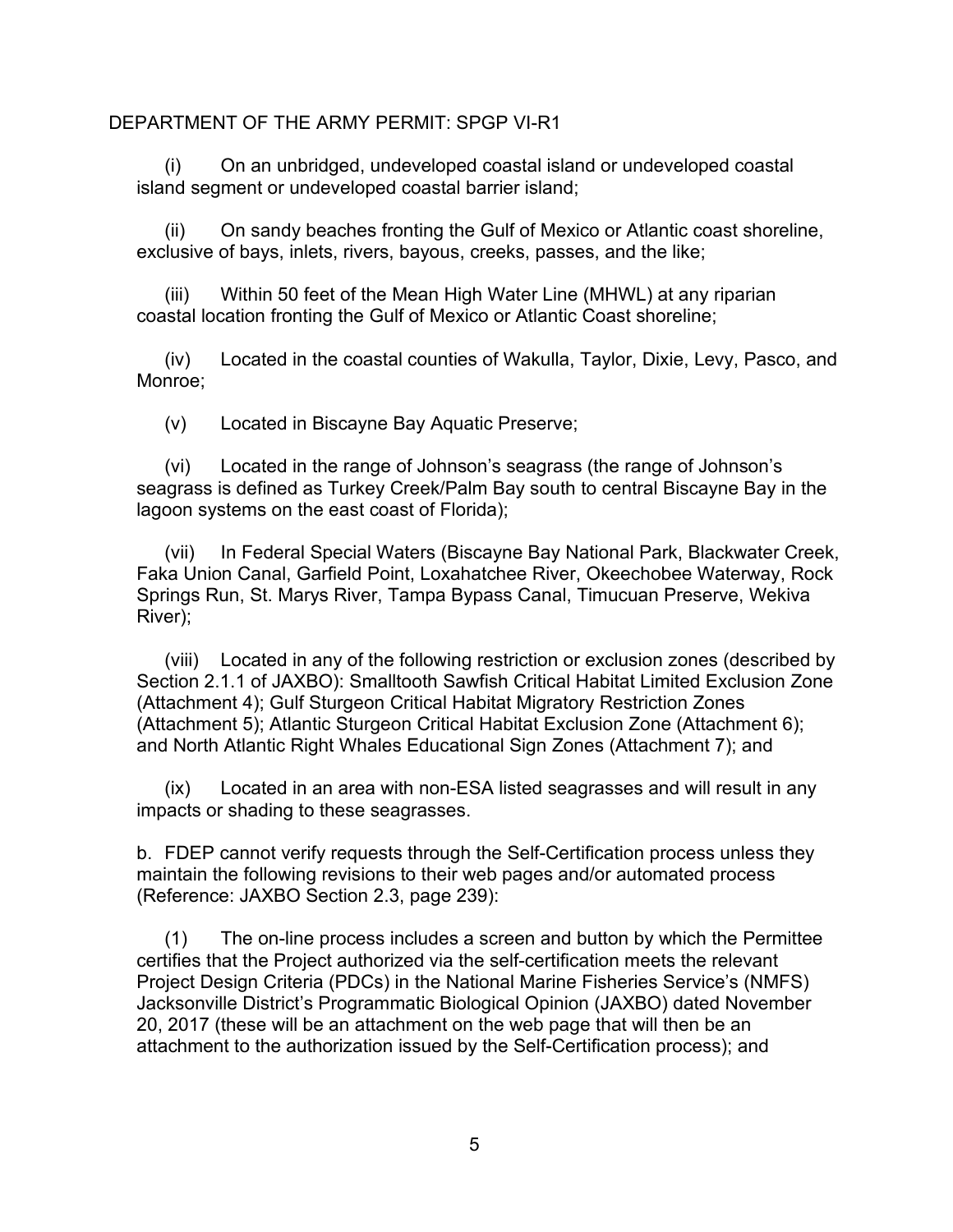(2) The automated process will include addition of the PDCs attachment, as a separate document, to the email FDEP uses to transmit its authorization to the Applicant. The automated process will concurrently send a copy of FDEP's transmittal email to the Corps at spgp@usace.army.mil.

c. The Corps may, upon written notice to FDEP, terminate or require modification of the restrictions in the self-certification process applicable to the federal authorization. The event triggering such a notice is expected to either be a problem identified during the monthly, quarterly, and annual reviews between the Corps and NMFS, as required by JAXBO (Reference: JAXBO Section 2.4, page 240), or Corps review of FDEP and/or Corps compliance reports. Upon identification of a problem, the Corps and FDEP will identify potential solutions and timing of webpage programming changes to implement those solutions, recognizing that immediate termination would also shut down other (non-SPGP) self-certifications.

7. For all authorizations under this SPGP VI-R1, including Self-Certifications, the Permittee will provide the following notifications to the Corps, as described in Special Condition 10 or the General Conditions.

a. *Commencement Notification* form (Attachment 8). Within 10 days from the date of initiating the authorized work.

b. Corps *Self-Certification Statement of Compliance* form (Attachment 9) within 60 days of completion of the work.

c. *Permit Transfer* form. Signed by the new owner if transferred to a new owner (Attachment 10).

**II. Work Authorized**: The Projects authorized by this SPGP VI-R1 are those activities that qualify for and are authorized by the specific State of Florida Exemptions and General Permits cited below, as adopted by reference in Chapter 62-330, Florida Administrative Code (F.A.C.) **and** meet the activity description provided below.

- 1. **Shoreline Stabilization** (Authorities: Section 10 of the Rivers and Harbors Act of 1899 (33 U.S.C. § 403), and Section 404 of the Clean Water Act (33 U.S.C. § 1344)).
	- a. Activity description:

(1) New vertical seawalls and footers will not be placed further waterward than 1.5 feet (18 inches) MHWL or Ordinary High Water Line (OHWL), unless necessary to align with existing adjacent seawalls, and not to exceed 150ft in length (Reference: JAXBO PDC A1.1.1.). If aligning with adjacent seawalls, this activity is limited to 5 feet as measured from the High Tide Line to the waterward extent of the seawall.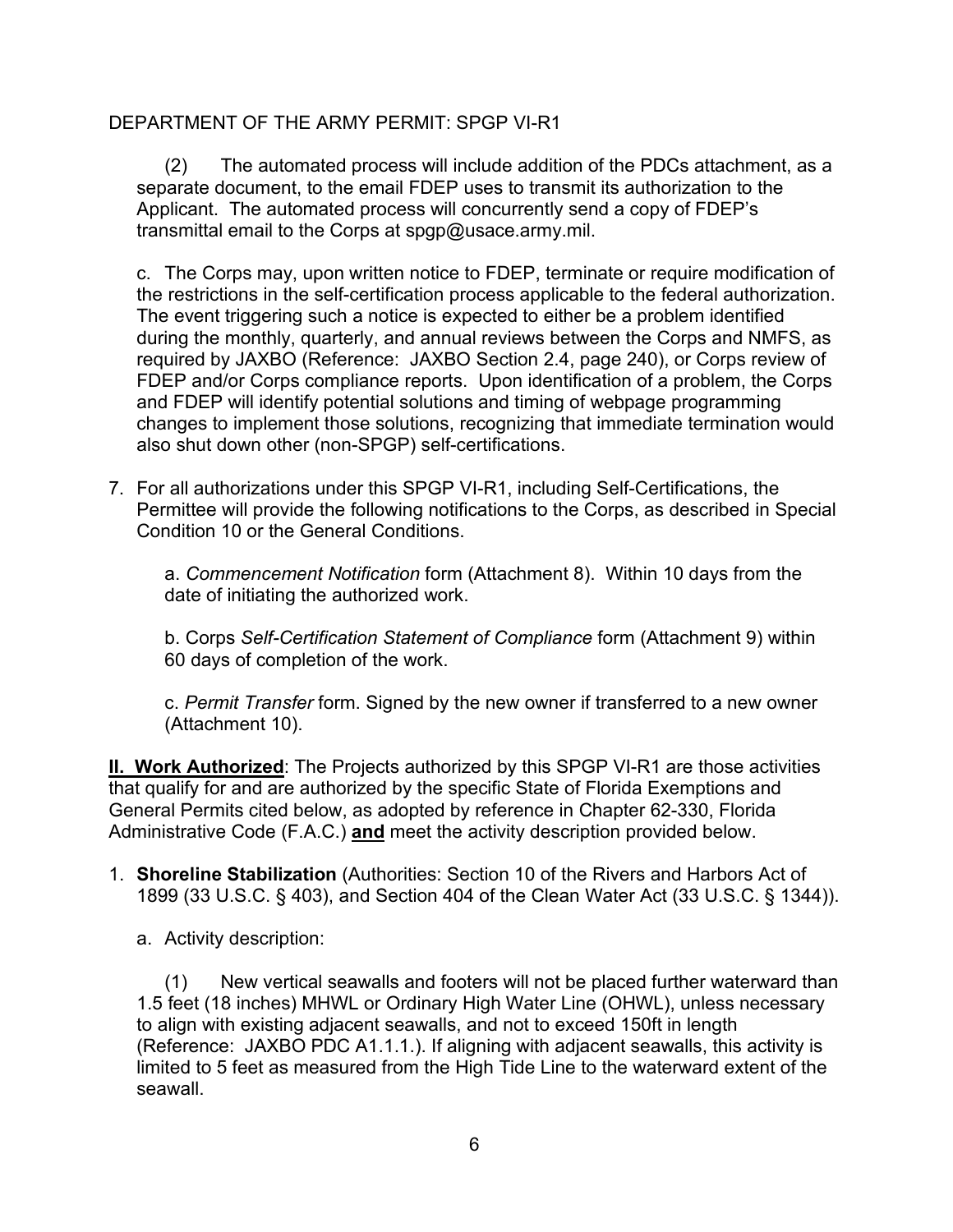(2) The repair and replacement of seawalls and footers cannot extend any further than 1.5 ft (18 in) waterward of its previous location, as measured from the waterward face (wet face) of the existing seawall to the waterward face of the replacement seawall, measured wet face to wet face at MHWL or OHWL (Reference: JAXBO PDC A1.1.1.). A SAV survey is not required for repair or replacement within 18 inches of the existing structure.

(3) Riprap repair and replacement cannot extend any further than 1.5 ft (18 in) waterward of its previous location, as measured from the waterward slope of the existing riprap to the waterward slope of the replacement, measured at toe of slope (Reference: JAXBO PDC A1.1.1.). A SAV survey is not required for repair or replacement within 18 inches of the existing structure.

(4) New riprap (or other materials including articulating blocks or mats, sand cement, geotextile/filter fabric and mattresses) will not be placed more than 10 feet waterward of the MHWL or OHWL, including the toe of slope (Reference: JAXBO PDC A1.1.2.).

(5) Living shorelines can only be constructed in unvegetated, nearshore waters along shorelines to create tidal marshes or mangrove habitat for the purpose of shoreline erosion control or aquatic habitat enhancement. Only native plants can be placed along the shoreline or between the shoreline and the living shoreline structure (Reference: JAXBO PDC A7.4.).

b. Specific State of Florida Exemptions and General Permits:

(1) 62-330.051(12)(a), F.A.C. Synopsis: Seawalls or riprap in artificially created waterways, including backfilling.

(2) 62-330.051(12)(b), F.A.C. Synopsis: Restoration of seawall or riprap at its previous location or upland of, or within 18 inches waterward of, its previous location.

(3) 62-330.051(12)(c), F.A.C. Synopsis: Construction of private vertical seawalls or riprap between and adjoining existing seawalls or riprap at both ends of no more than 150 feet.

(4) 62-330.051(12)(d), F.A.C. Synopsis: Installation of seawall cap, batter piles, or king piles used exclusively to stabilize and repair seawalls and that do not impede navigation.

(5) 62-330.051(12)(e), F.A.C. Synopsis: Living Shorelines (restoration of an eroding shoreline with native wetland vegetative enhancement plantings) no more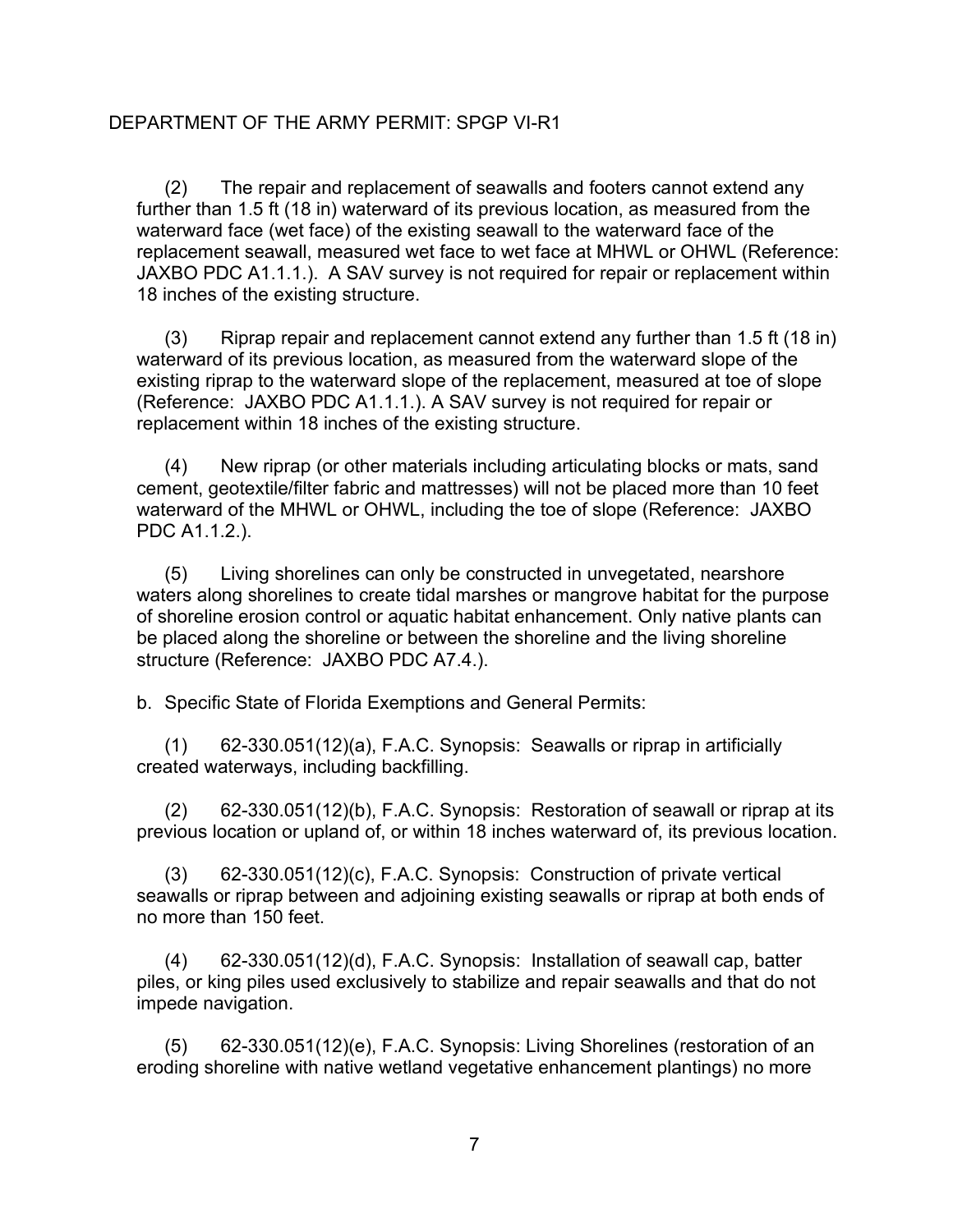than 500 linear feet and plantings no more than 10 feet waterward of approx. MHWL or OHWL.

 $(6)$  62-330.431(b), F.A.C. Synopsis: Installation of no more than 100 linear feet of riprap. The riprap shall be no steeper than two horizontal to one vertical and no more than 10 feet waterward of existing mean high water line (MHWL) or ordinary high water line (OHWL).

2. **Boat Ramps** (Authorities: Section 10 of the Rivers and Harbors Act of 1899 (33 U.S.C. § 403), and Section 404 of the Clean Water Act (33 U.S.C. § 1344)):

a. Activity description:

(1) Private, single-family boat ramp or structure requiring 25 cubic yards of fill material or less.

(2) Ramp width does not exceed 30 feet (Reference: JAXBO PDC A6.1.2 and 3 but reduced.).

(3) Maximum of 1 boat lane for either construction of new boat ramps and the repair and/or expansion of existing boat ramps (Reference: JAXBO PDC A6.1.2 but reduced.).

(4) No more than 2 trailered vehicle parking spaces associated with the boat ramp (Reference: JAXBO PDC A6.1.2 but reduced.).

(5) Repair and replacement of existing boat ramps occurs within the same footprint of the existing ramp (Reference: JAXBO PDC A6.1.4.).

b. Specific State of Florida Exemptions and General Permits:

(1) 62-330.051(5)(e), F.A.C. Synopsis: Installation and maintenance to design specifications of boat ramps on artificial bodies of water or public boat ramps on any waters. Boat ramps less than 30 ft wide and will involve the removal of less than 25 cubic yards of material. The material to be removed shall be placed on a selfcontained, upland spoil site which will prevent the escape of the spoil material into the waters of the state.

3. **Docks, Piers, Associated Facilities, and other Minor Piling-Supported Structures** (Authority: Section 10 of the Rivers and Harbors Act of 1899 (33 U.S.C. § 403)).

a. Activity description: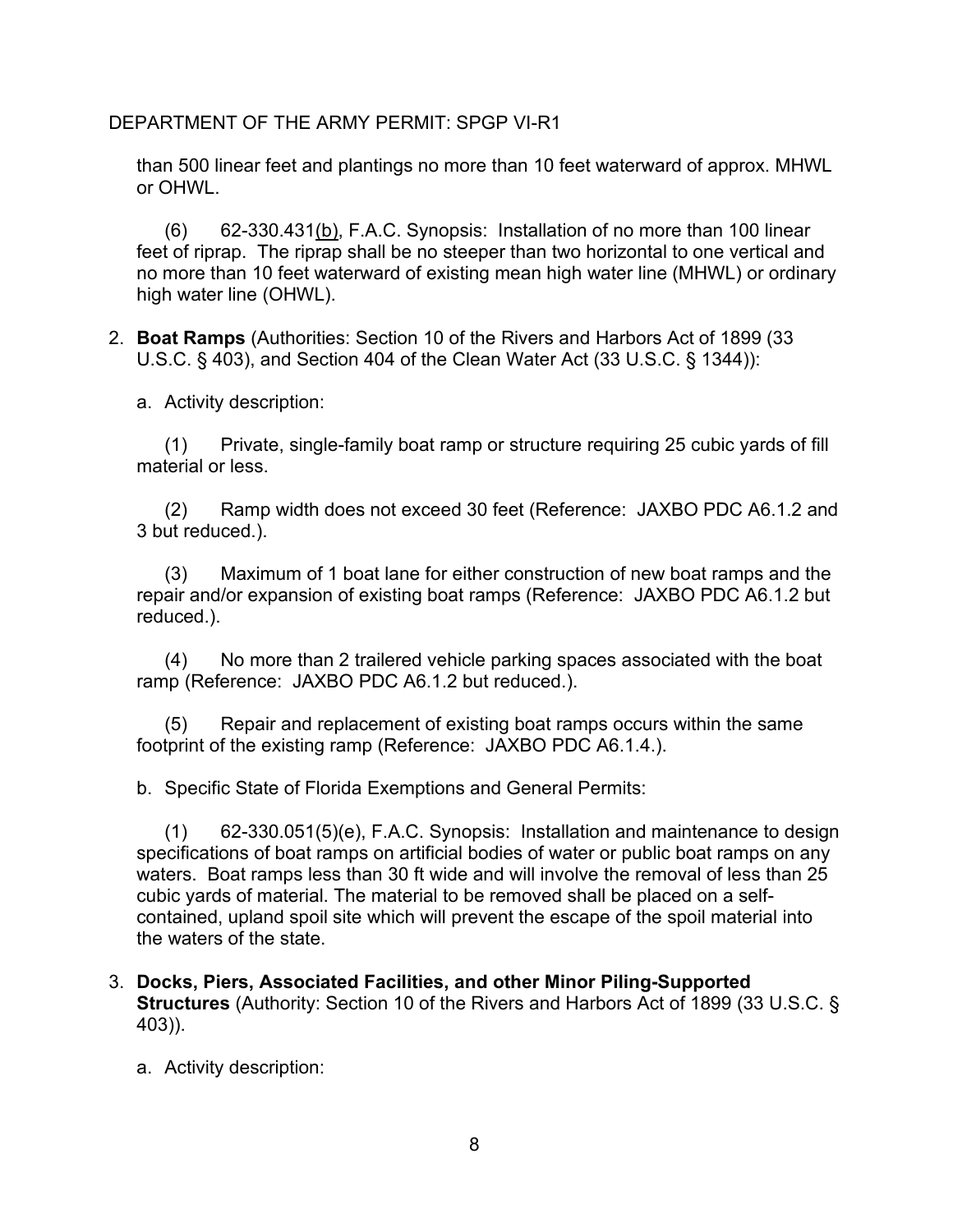(1) Pile supported structures:

(a) This SPGP VI-R1 authorizes only the following pile-supported and anchored structures: docks and piers; boatlifts; mooring piles and dolphin piles associated with docks/piers; Aids to Navigation (ATONs) and Private Aids to Navigation (PATONs); floating docks; pile-supported chickees (i.e., small, backcountry, over-water, pile-supported, primitive camping shelters); boardwalks (as long as they are designed and clearly marked to prohibit fishing and vessel mooring); and other minor pile-supported structures. This does not include structures, such as ferry terminals and large ports, which support large commercial vessels including ferries, tankers, and cargo ships (Reference: JAXBO PDC A2.1.1.).

(b) Pile-supported docks/piers for a single-family residential lot are limited to 4 slips for motorized vessels. This limit is cumulative: existing and proposed/new; wet and dry slips. Slips for non-motorized vessels (e.g., kayak, canoe, and paddleboard) and associated launching areas do not count toward the total slip number (Reference: JAXBO PDC A2.1.2.). A wet slip is defined as a space designated for storing or keeping a boat in or over the water. A dry slip is defined as a space designated for storing or keeping a boat on land.

(c) Pile-supported structures for marinas and multi-family facilities (e.g., condo complexes, trailer parks, subdivisions when the homeowners association owns and controls the in-water structures) are limited to a maximum of 50 total slips (i.e., combination of wet and dry slips for existing plus proposed slips). This numeric limit is the cumulative sum of existing wet and dry slips and proposed/new wet and dry slips (Reference: JAXBO PDC A2.1.3.).

(d) Anchored buoys and temporary pile-supported structures associated with marine events. Upon completion of the event, these structures must be removed and, to the maximum extent practical, the site must be restored to preconstruction elevations. Water depths in the area of marine events must be deep enough to support at least 5 ft of water depth (MLLW) under the keel of a vessel and between the keel of a vessel and ESA-listed coral colonies when transiting to the mooring areas (Reference: JAXBO PDC A2.1.4.).

(2) Additional conditions for pile supported structures in Monroe County:

(a) The only minor structures authorized in Monroe County are boatlifts, catwalks around boatlifts, davits, fenders, fender piles, and dolphin piles, and mooring pilings. All minor structures must be associated with an existing boat slip.

(b) If seagrass is present within the footprint of the boatlift, the uncovered boat lift may have a narrow catwalk (2 feet wide if planks are used, 3 feet wide if grating is used) may be added to facilitate boat maintenance along the outboard side of the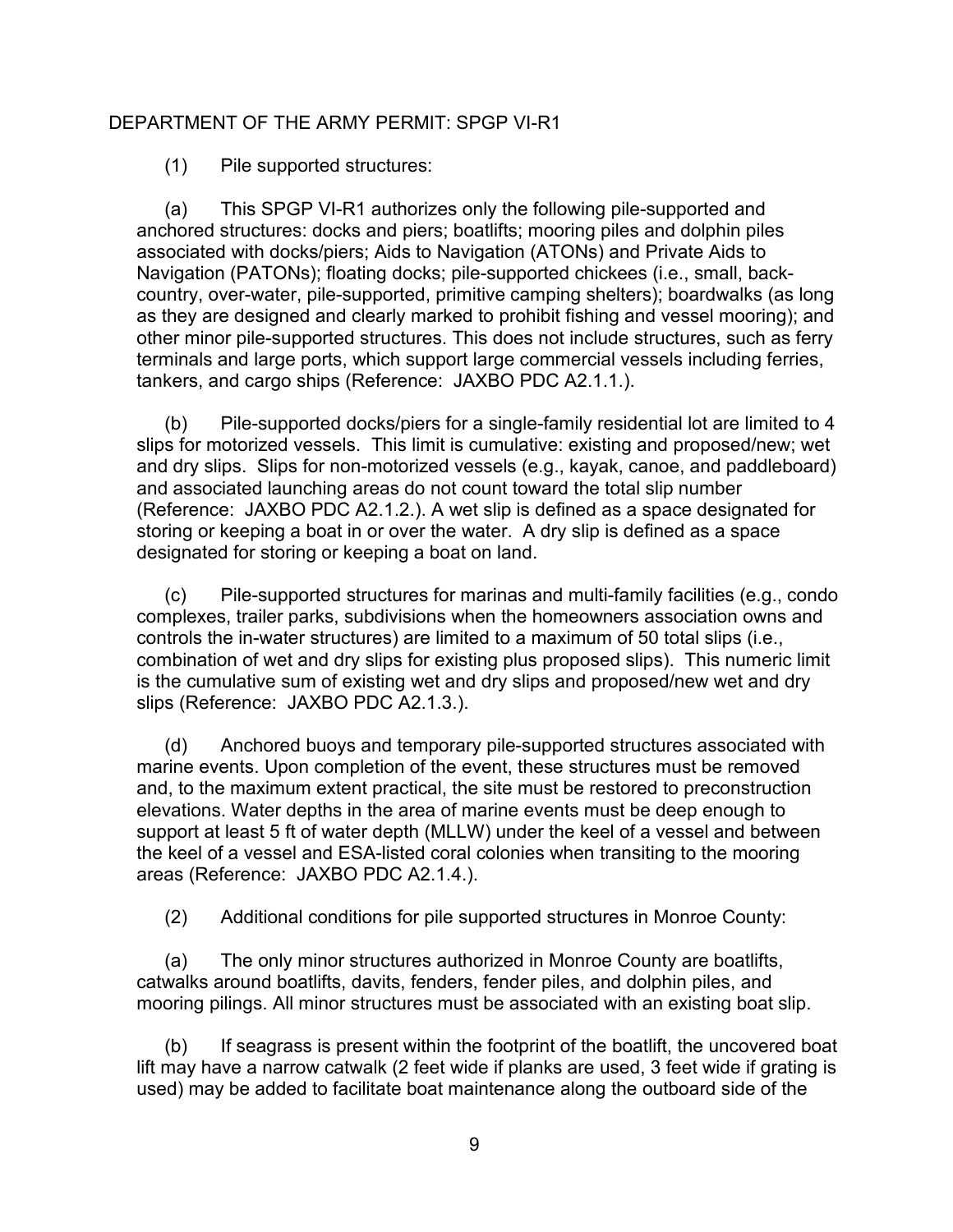boat lift and a 4-foot wide walkway may be added along the stern end of the boat lift, provided all such walkways are elevated 5 feet above MHW. The catwalk shall be cantilevered from the outboard pilings (spaced no closer than 10 feet apart). If grated decking is used for the catwalk, the decking must meet the specifications outlined in the joint U.S. Army Corps of Engineers'/National Marine Fisheries Service's "Construction Guidelines in Florida for Minor Piling-Supported Structures Constructed in or over Submerged Aquatic Vegetation (SAV), Marsh or Mangrove Habitat" U.S. Army Corps of Engineers/National Marine Fisheries Service updated November 2017 (Attachment 11).

(c) The FDEP or Designee will forward a copy of the application to the Corps Miami Office at SEAPPLS@usace.army.mil.

(d) The Corps Miami Office will reply within 5 working days either:

(i) The FDEP or Designee can authorize the project under the SPGP and, when applicable, the Corps will provide conditions to be included in the authorization measures the Florida Keys National Marine Sanctuary (FKNMS) has developed to avoid, minimize, and/or mitigate any effects on non-listed corals to implement paragraph 20 of the Work Authorized section of this permit (JAXBO PDC AP.14); or

(ii) The FDEP or Designee cannot authorize the project under the SPGP because of navigation, coral, or other concerns. The Corps will then review the project to determine whether can be authorized by the Corps.

b. Specific State of Florida Exemptions and General Permits:

(1) 62-330.051(5)(a), F.A.C. Synopsis: Installation or repair of pilings and dolphins associated with private docking facilities or piers.

(2) 62-330.051(5)(b), F.A.C. Synopsis: Installation of private and government docks where the cumulative square footage of all structures does not exceed 500/1000 square feet.

(3) 62-330.051(5)(c), F.A.C. Synopsis: Construction of private docks of 1,000 square feet or less in artificial waters and residential canal systems.

(4) 62-330.051(5)(d), F.A.C. Synopsis: Replacement or repair of existing docks and piers, including mooring piles, with no more than minor deviations and no larger in size than the existing dock or pier.

(5) 62-330.051(5)(f), F.A.C. Synopsis: Floating vessel platforms and floating boat lifts.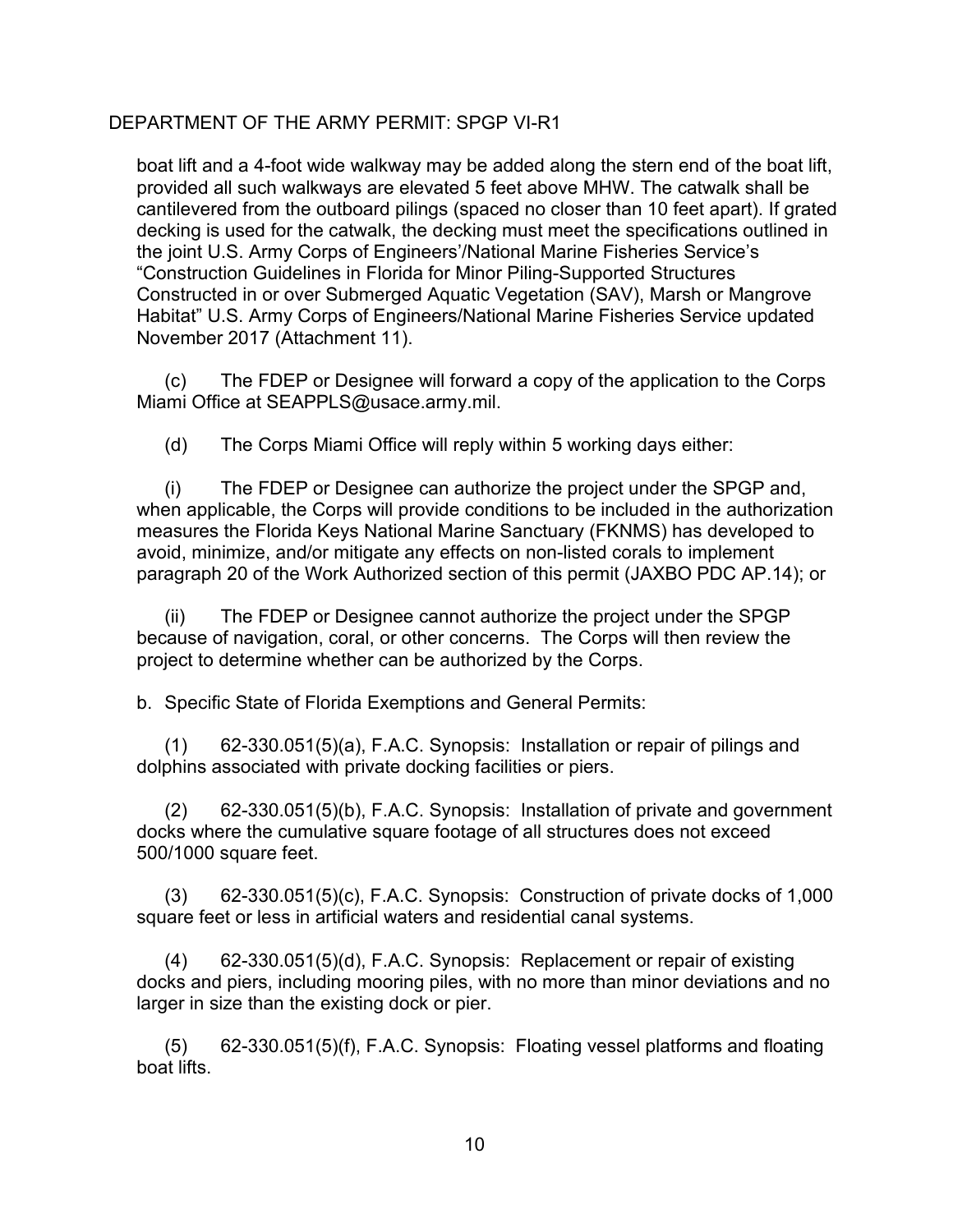$(6)$  62-330.051(5)(h), F.A.C. Synopsis: installation of a boat lift in an existing facility.

(7) 62-330.051(8), F.A.C. Synopsis: Installation of aids to navigation and buoys associated with such aids.

(8) 62-330.427, F.A.C. Synopsis: Construction, extension, and removal of certain piers up to 2,000 square feet for a private residential single-family dock and associated structures, excluding fishing piers. Fishing piers are not authorized by SPGP VI-R1.

(9) 62-330.474(1)(a), F.A.C. Synopsis: Piling supported structures, other than docks and piers, provided that the structure is not used for mooring, cumulative total size less than 1,000 square feet outside of Outstanding Florida Waters, or less than 500 square feet in Outstanding Florida Waters.

4. **Derelict vessels** (Authorities: Section 10 of the Rivers and Harbors Act of 1899 (33 U.S.C. § 403)):

a. Activity description: In-water activities are limited to the removal of derelict vessels that poses a threat to human health and safety and/or aquatic natural resources (flora, fauna, and their habitats).

b. Specific State of Florida Exemptions and General Permits:

(1) 62-330.051(5)(g), F.A.C. Synopsis: The removal of derelict vessels by federal, state, and local agencies.

#### 5. **Scientific Devices** (Authorities: Section 10 of the Rivers and Harbors Act of 1899 (33 U.S.C. § 403)):

a. Activity description: Work authorized only covers the installation, repair, and removal of scientific survey devices, including any related equipment and anchors, for up to 24 months if those devices are intended to measure and/or record scientific data in tidal waters, such as staff gages, weirs, tide and current gages, meteorological stations, water recording and biological observation devices, water quality testing and improvement devices, vibracore samplings, and similar structures.

b. Specific State of Florida Exemptions and General Permits: 62-330.051(11)(b), F.A.C. Synopsis: Construction, operation, maintenance, and removal of scientific sampling, measurement, and monitoring devices.

**III. Work NOT Authorized.** The following Projects are not authorized by this SPGP VI-R1: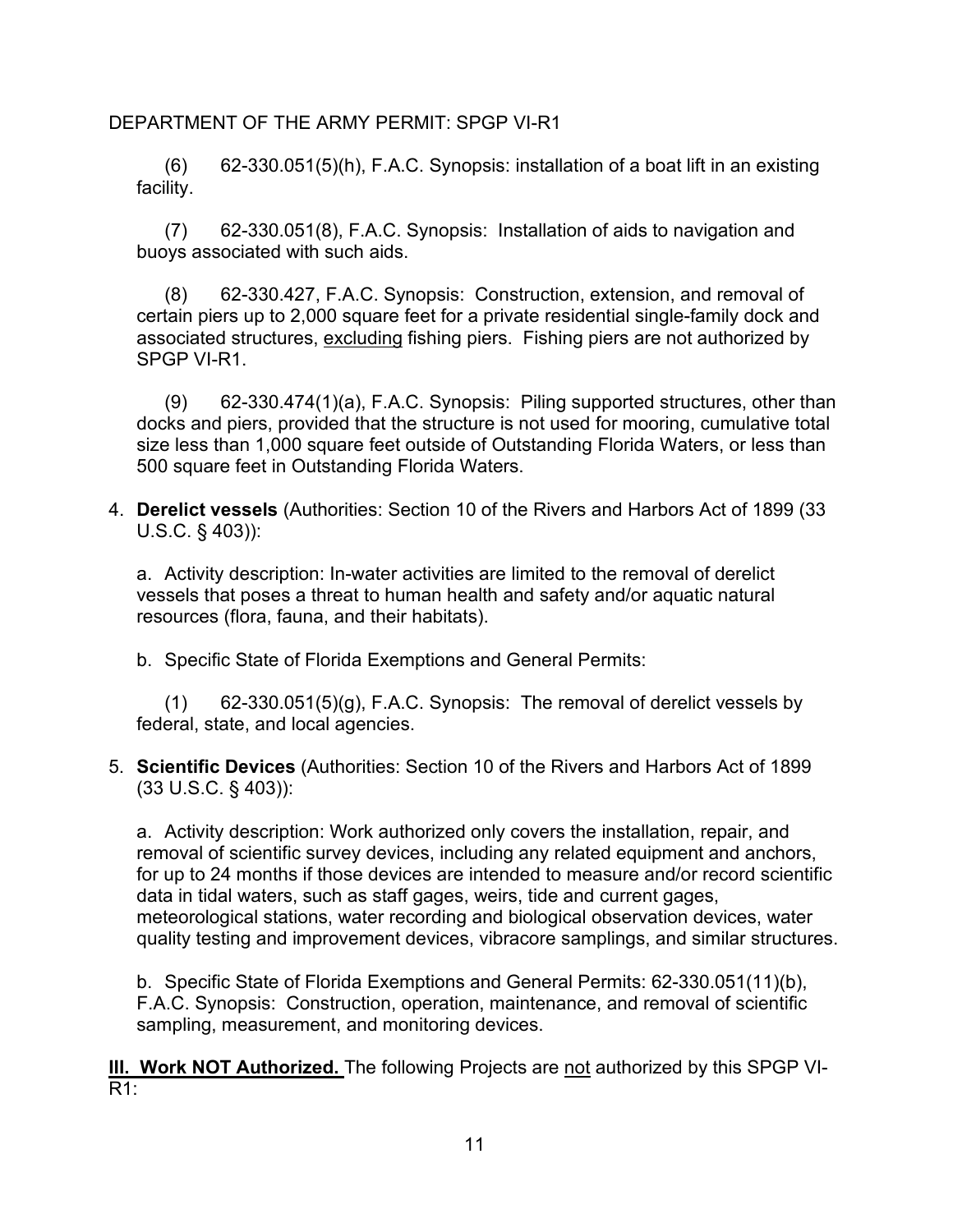- 1. A Project that requires a state individual permit.
- 2. A Project authorized under FDEP or Designee enforcement or compliance resolution actions.
- 3. A Project authorized under FDEP or Designee emergency permitting.
- 4. A Project authorized by FDEP or Designee "after-the-fact".
- 5. A Project that is:
	- a. Located in Federal rights-of-way or easements.

b. Located between the shoreline and federally authorized navigation channels (Attachment 12) or within 300 feet of the design edge, whichever is less, or within such channels, including but not limited to the Intracoastal Waterways, channels and turning basins of a port or inlet, and wideners (where the width of the channel is widened, for example, when the channel changes direction)

c. Located within or crossing a flood control channel/canal or the levees, dikes, dams, or other water retaining structures of a federally authorized project (either federally or locally maintained) or within those channels.

- 6. A Project located within the following geographic boundaries: Monroe County (except boat lifts and some minor structures to support mooring in boat slips may be authorized under SPGP VI-R1 in Monroe County); the Timucuan Ecological and Historical Preserve (Duval County); the Wekiva River from its confluence with the St. Johns River to Wekiwa Springs, Rock Springs Run from its headwaters at Rock Springs to the confluence with the Wekiwa Springs Run, Black Water Creek from the outflow from Lake Norris to the confluence with the Wekiva River; projects that impact mangroves in canals at Garfield Point including Queens Cove (St. Lucie County); the Loxahatchee River from Riverbend Park downstream to Jonathan Dickinson State Park; all areas regulated under the Lake Okeechobee and Okeechobee Waterway Shoreline Management Plan, located between St. Lucie Lock (Martin County) and W.P. Franklin Lock (Lee County); the Biscayne Bay National Park Protection Zone (Miami-Dade County); Harbor Isles (Pinellas County); the Faka Union Canal (Collier County); the Tampa Bypass Canal (Hillsborough County); canals in the Kings Bay/Crystal River/Homosassa/Salt River system (Citrus County); Lake Miccosukee (Jefferson County).
- 7. A Project is located in Anastasia Island, Southeastern, Perdido Key, Choctawhatchee, or St. Andrews beach mouse habitat (Attachment 13).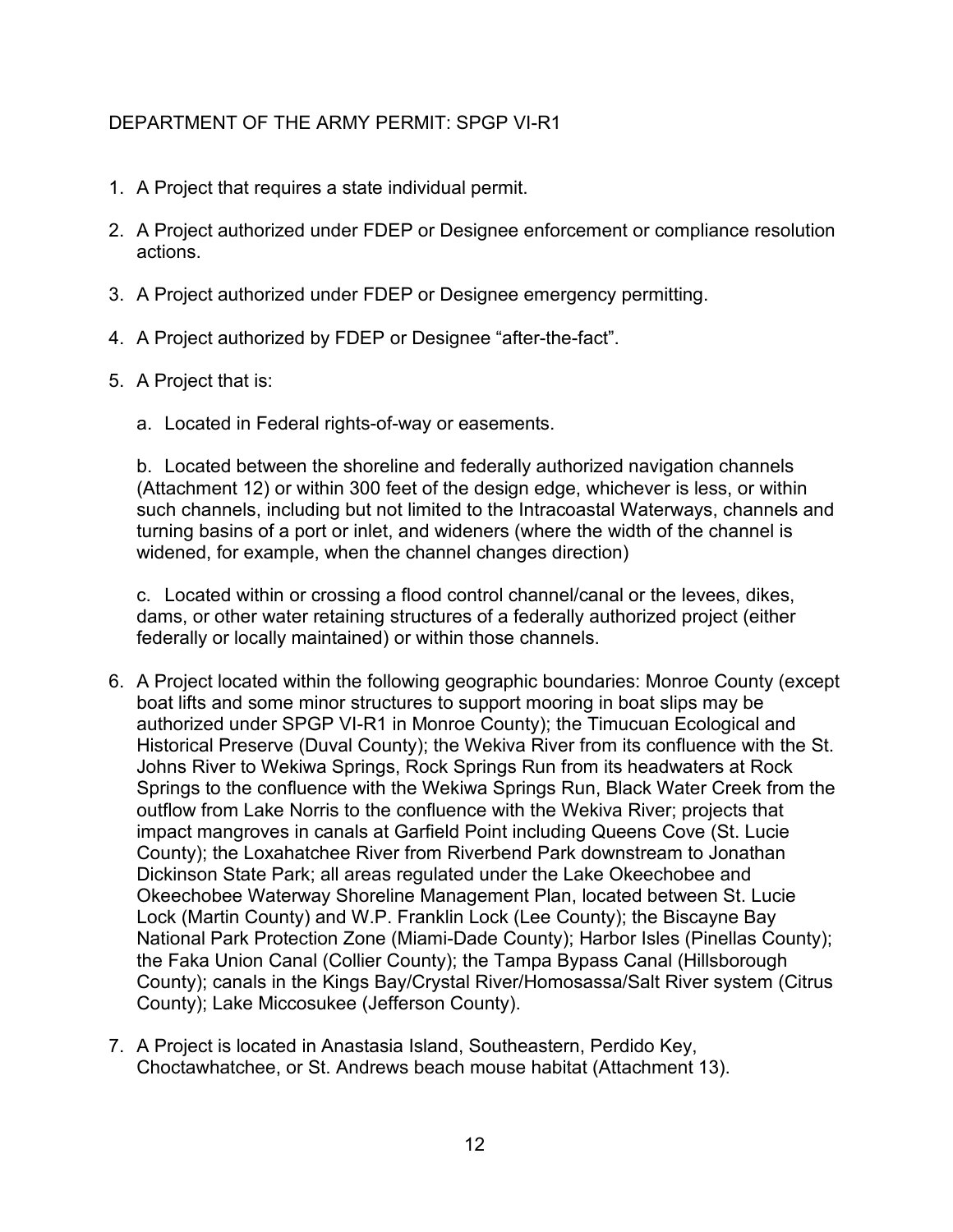- 8. A Project is located on or contiguous to sea turtle nesting beaches on the Atlantic Ocean, Gulf of Mexico, or in the Florida Keys.
- 9. A Project is within 2,500 feet of an active wood stork nesting colony (Attachment 14).
- 10.Project adversely impacts any other federally listed threatened or endangered species, or a species proposed for such designation, or its designated critical habitat under the purview of National marine Fisheries Service Protected Resource Division unless covered under the Jacksonville District Programmatic Biological Opinion (JAXBO).
- 11.A Project which will adversely impact the following Essential Fish Habitats: Estuarine emergent vegetated wetlands (flooded saltmarshes, brackish marsh and tidal creeks), Estuarine scrub/shrub (mangrove fringe), Submerged rooted vascular plants (seagrasses), Oyster Reefs and Shell Banks, Tidal freshwater (palustrine) wetlands, Tidal palustrine forested, Tidal freshwater SAV, Coral and Live/Hard Bottom Habitats.
- 12.A Project located in a real estate parcel that is substantially submerged and largely covered by seagrass (unless owned by the U.S. Government or State of Florida).
- 13.Smalltooth Sawfish Critical Habitat Limited Exclusion Zone. Any project within the areas on the Caloosahatchee River (Lee County) shown on page 25 of JAXBO (Attachment 4) (Reference: JAXBO PDCs AP.4, A1.8.5, A2.12.).
- 14.Gulf Sturgeon Critical Habitat Migratory Restriction Zone. Any project at the mouths of Gulf sturgeon spawning rivers (Escambia River, Blackwater/Yellow Rivers, Choctawhatchee River, Apalachicola River, and Suwannee River) and narrow inlets (Indian Pass and Government Cut in Apalachicola Bay and Destin Pass in Choctawhatchee Bay) shown on the page 28 of JAXBO (Attachment 5) (Reference: JAXBO PDCs AP.4, A.1.9, A2.11).
- 15.Atlantic Sturgeon Critical Habitat Exclusion Zone. The main stem St. Marys River from the confluence of Middle Prong St. Marys and the St. Marys Rivers downstream to its mouth (river kilometer zero) shown in Attachment 5 (the page from the Federal Register) (Reference: JAXBO PDC AP4.).
- 16.Projects within shipping safety fairways and anchorage areas defined by 33 C.F.R. § 166.200 (Attachment 15).
- 17.A Project on canals or channels where the structures extend to more than 25% of the canal/channel width, excluding dense areas of shoreline vegetation such as mangrove, as measured from the Project location to the opposite shoreline (in order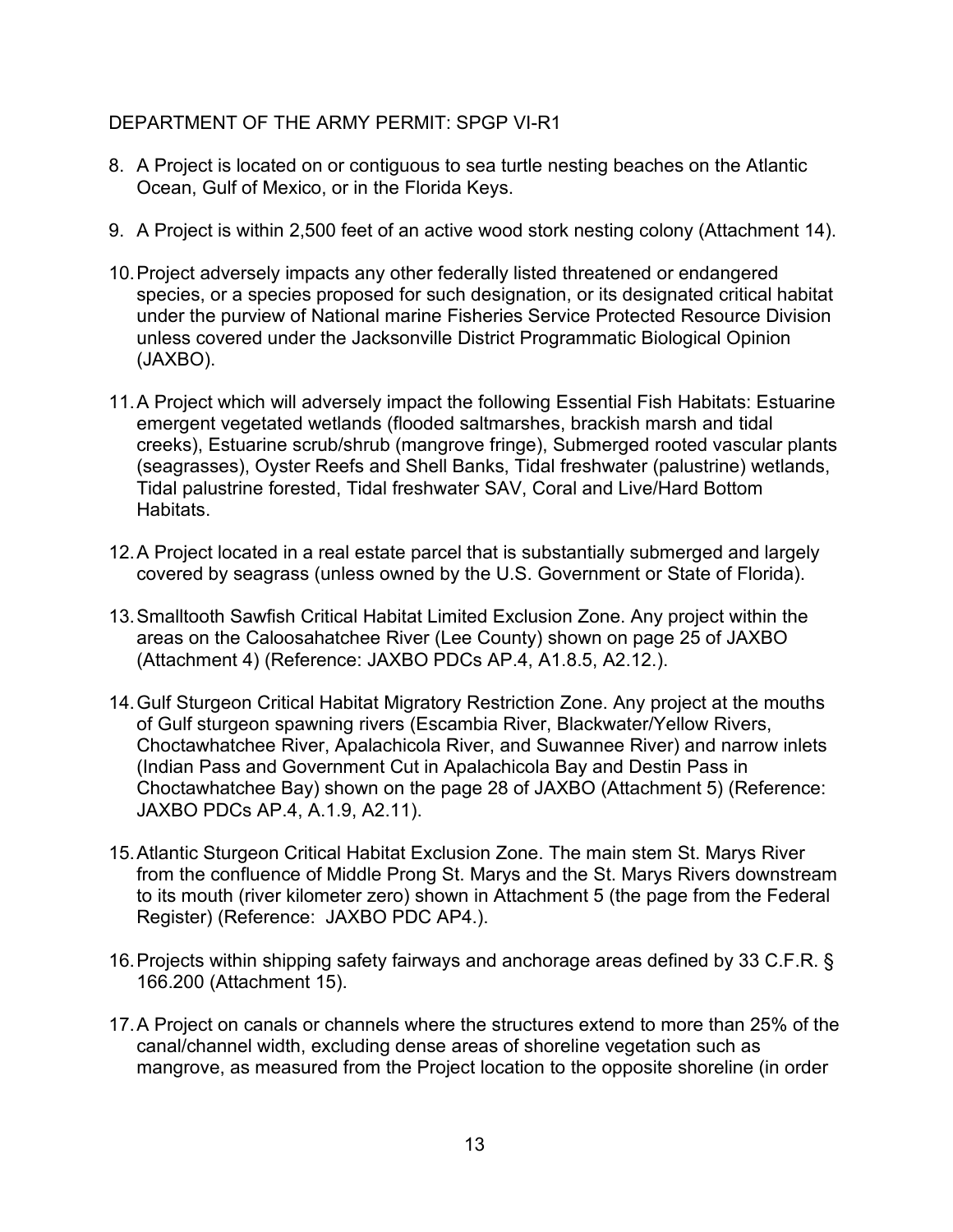to maintain no less than 50% of the open-water portion of the waterbody for public use).

- 18.For activities other than pile-supported structures, if seagrass is found within the project footprint, the Project is not authorized (Reference: JAXBO PDC AP.13). The presence or absence of seagrass will be determined in accordance with the *I. Procedure* section, paragraph 3.
- 19.Project located in the Florida panther focus area (Attachment 16).
- 20.Regarding coral and hard bottom habitat, the design and construction of a Project must comply with the following (Reference: JAXBO PDCs AP.3 and AP.14.):

a. Projects are not authorized that may affect, directly or indirectly, species of coral listed under the Endangered Species Act found from St. Lucie Inlet, Martin County south to the Dry Tortugas.

b. Projects occurring within the Florida Keys National Marine Sanctuary (FKNMS) shall comply with any measures NOAA FKNMS has developed to avoid, minimize, and/or mitigate any effects on non-listed corals.

c. Projects outside the boundaries of the FKNMS are not authorized if corals are found within the project footprint.

d. Projects are not authorized if hard bottom habitat is found within the project footprint. Hard bottom is defined in the following ways:

(1) Natural consolidated hard substrate that is suitable to support corals, coral larval settlement, reattachment and recruitment of asexual coral fragments. These areas of hard bottom or dead coral skeleton must be free from fleshy or turf macroalgae cover and sediment cover.

(2) Nearshore and surf-zone, low-profile hard bottom outcroppings. (e.g., worm-rock reef [sabellariid worm reefs] and eolianite, granodiorite). This habitat can be persistent or ephemeral, cycling through periods of exposure and cover by sand. The range of this hardbottom habitat extends along the southeastern coast of Florida from Cape Canaveral to Miami-Dade County and in the U.S. Caribbean. It is an important developmental habitat for juvenile hawksbill and green sea turtles, which use it for both foraging and refuge.

21.The following shoreline stabilization projects are not authorized by this SPGP VI-R1:

a. Construction and/or repairs to groins, jetties, breakwaters and beach nourishment/renourishment (Reference: JAXBO PDC A1.5.).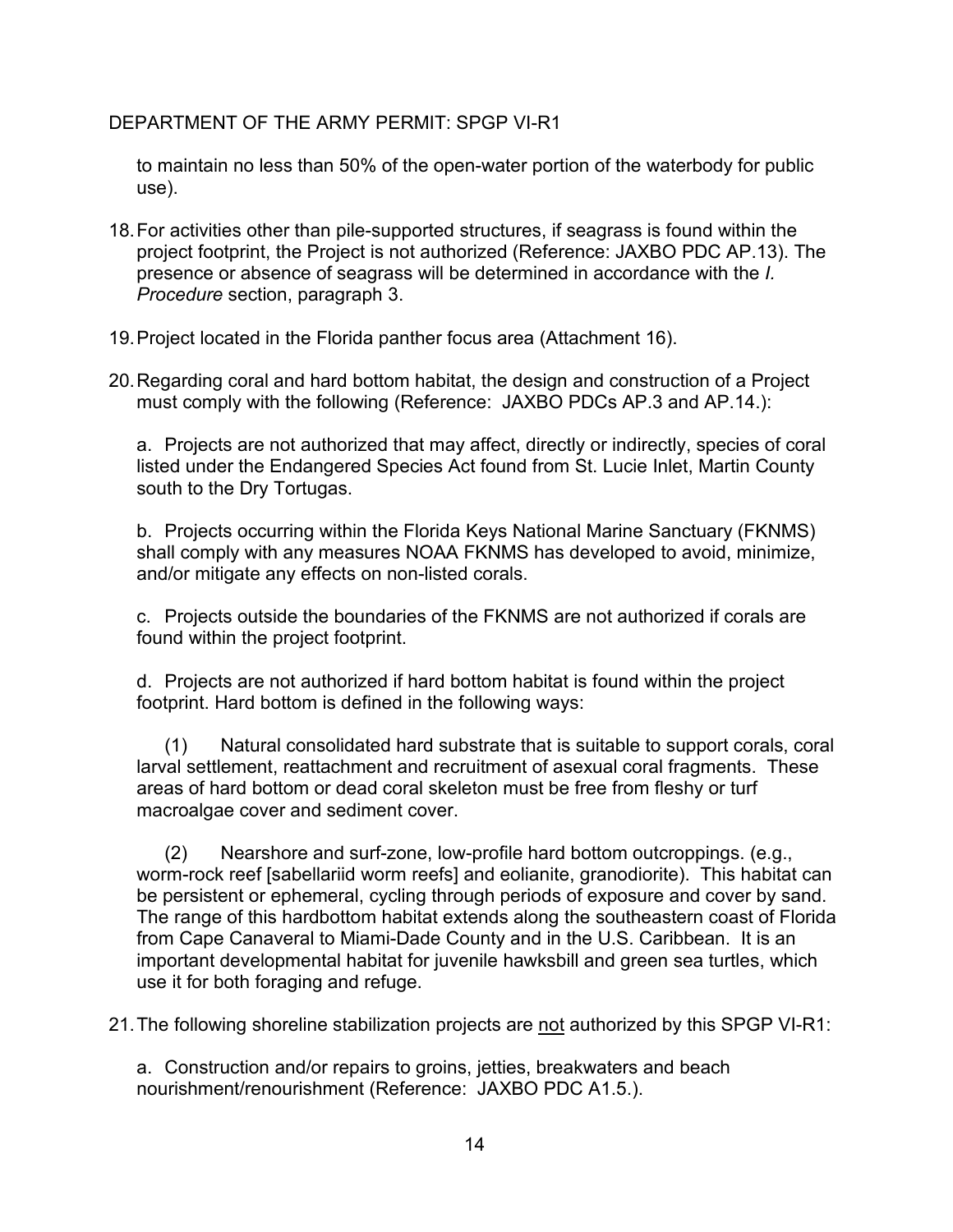b. Installation of a seawall or riprap to remove/fill an upland cut area (e.g., boat slip, boat ramp, boat basins).

c. Living Shorelines (62-330.051(12)(e), F.A.C.), if the work extends water ward past the adjacent shorelines (this provision is to preclude changes in down drift currents).

d. A Project located in the main channels or tributaries of the following rivers (because of various mussel species): Chipola River, Apalachicola River, Ochlockonee River, Econfina Creek, Suwannee River, Santa Fe River, New River (Bradford-Union County Line), Escambia River, Yellow River, or the Choctawhatchee River.

e. A Project located in designated critical habitat, where the essential physical and biological features (or the terms essential features / primary constituent elements (PCEs) for older designations) are present for:

- (1) American crocodile (Attachment 17), or
- (2) Piping plover (Attachment 18), or
- (3) Freshwater mussels (Attachment 19)
- f. Within smalltooth sawfish critical habitat

(1) Living Shorelines placed in waters containing the shallow, euryhaline essential feature (between MHWL and -3 ft mean lower low water (MLLW)) (Reference: JAXBO PDC A7.25.).

(2) For all other shoreline stabilization activities, placement of new shoreline stabilization materials (i.e., riprap, articulated concrete mats) in waters between MHWL and -3 ft MLLW. (Reference: JAXBO PDC A1.8.)

(a) However, repair and replacement of shoreline stabilization materials (i.e., riprap, articulated concrete mats) is allowed within the same footprint of existing materials in depths between the MHWL and -3 ft MLLW (this means that these materials cannot result in the waterward extension or lateral expansion of materials beyond the previous footprint).

(b) However, installation of new or repair/replacement seawalls within 1.5 ft waterward of existing seawall or MHW is allowed.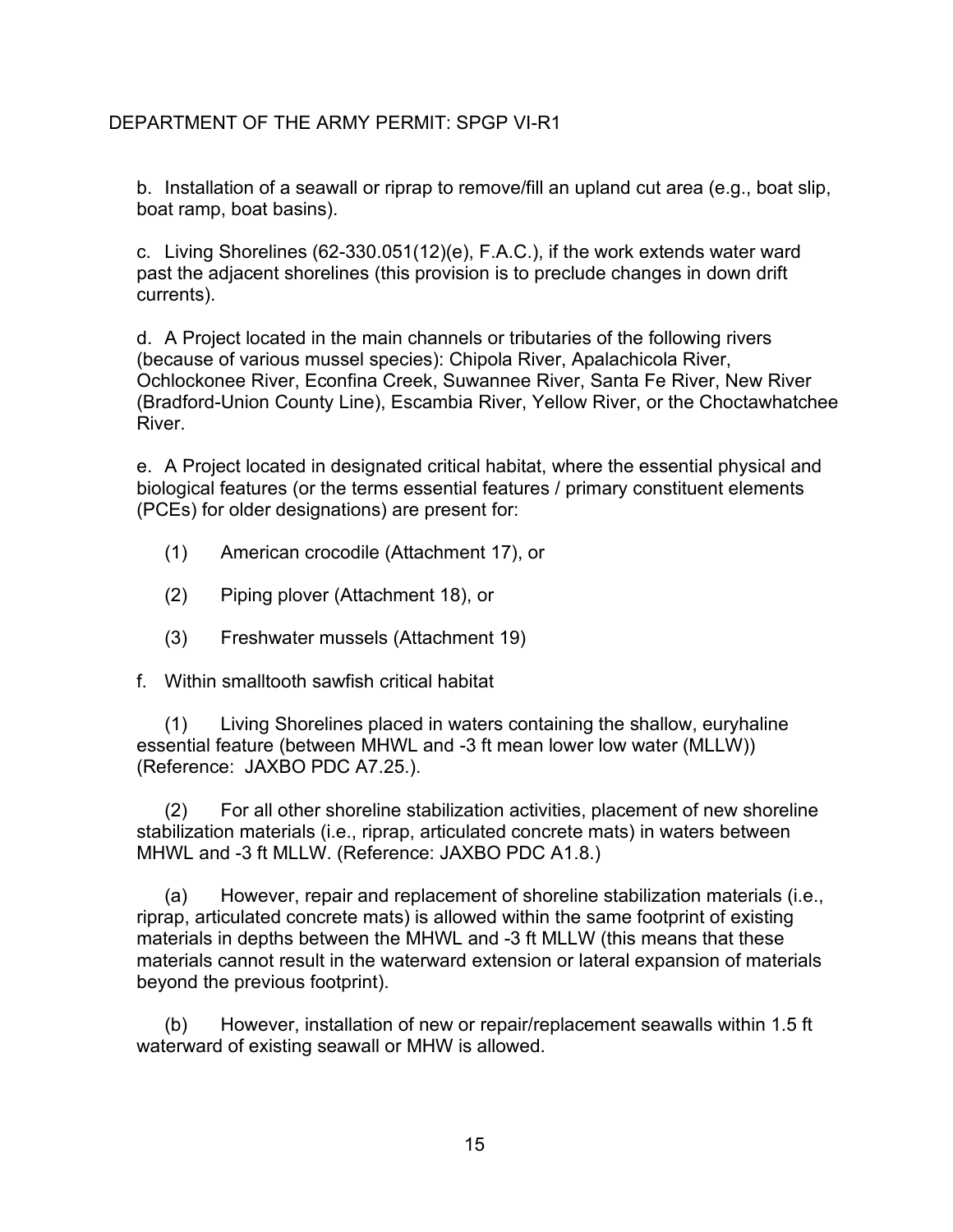g. Within Gulf sturgeon critical habitat all new shoreline stabilization materials (e.g., riprap, articulating concrete mats) and living shorelines placed deeper than -6 ft MHW, (i.e., new shoreline stabilization materials and living shorelines can only be placed between the shoreline and where the water reaches a depth of -6 ft MHW) (Reference: JAXBO PDC A1.9.).

h. Within *Acropora* critical habitat (Attachment 20), if essential features are present (table in Attachment 21):

(1) Living Shoreline activities are not allowed (Reference: JAXBO PDC A7.28).

(2) For all other shoreline stabilization activities, new or repair/replacement of shoreline protection cannot occur. However, repair/replacement of shoreline protection within existing footprint is authorized (Reference: JAXBO PDC A1.10.).

i. Within Johnson's seagrass critical habitat (Attachment 22):

(1) Living Shorelines placed in waters shallower than -13 ft MHW (Reference: JAXBO PDC A7.29.).

(2) For all other shoreline stabilization activities, installation of shoreline stabilization material (e.g., riprap and scour control materials, not vertical seawalls and footers) cannot occur if essential features are present (table in Attachment 23). Repair and replacement of these materials (riprap and scour) is covered within the existing footprint. Vertical seawalls and footers can be installed, repaired, and replaced in Johnson's seagrass critical habitat even if the essential features are present (Reference: JAXBO PDC A1.11.).

j. A Project within Loggerhead sea turtle critical habitat. (Reference: JAXBO PDC A7.30., (Attachment 24)).

k. A Project within North Atlantic right whale critical habitat (Reference: JAXBO PDC A7.27., (Attachment 25)).

l. Mangrove removal or trimming except as provided by Section IV paragraph 23 above, e.g., replacement of a seawall within 18 inches not authorized if involves removal of prop roots that extend into the water below MHWL.

22.The following boat ramp projects are not authorized by this SPGP VI-R1:

a. A Project other than a private single-family boat ramp.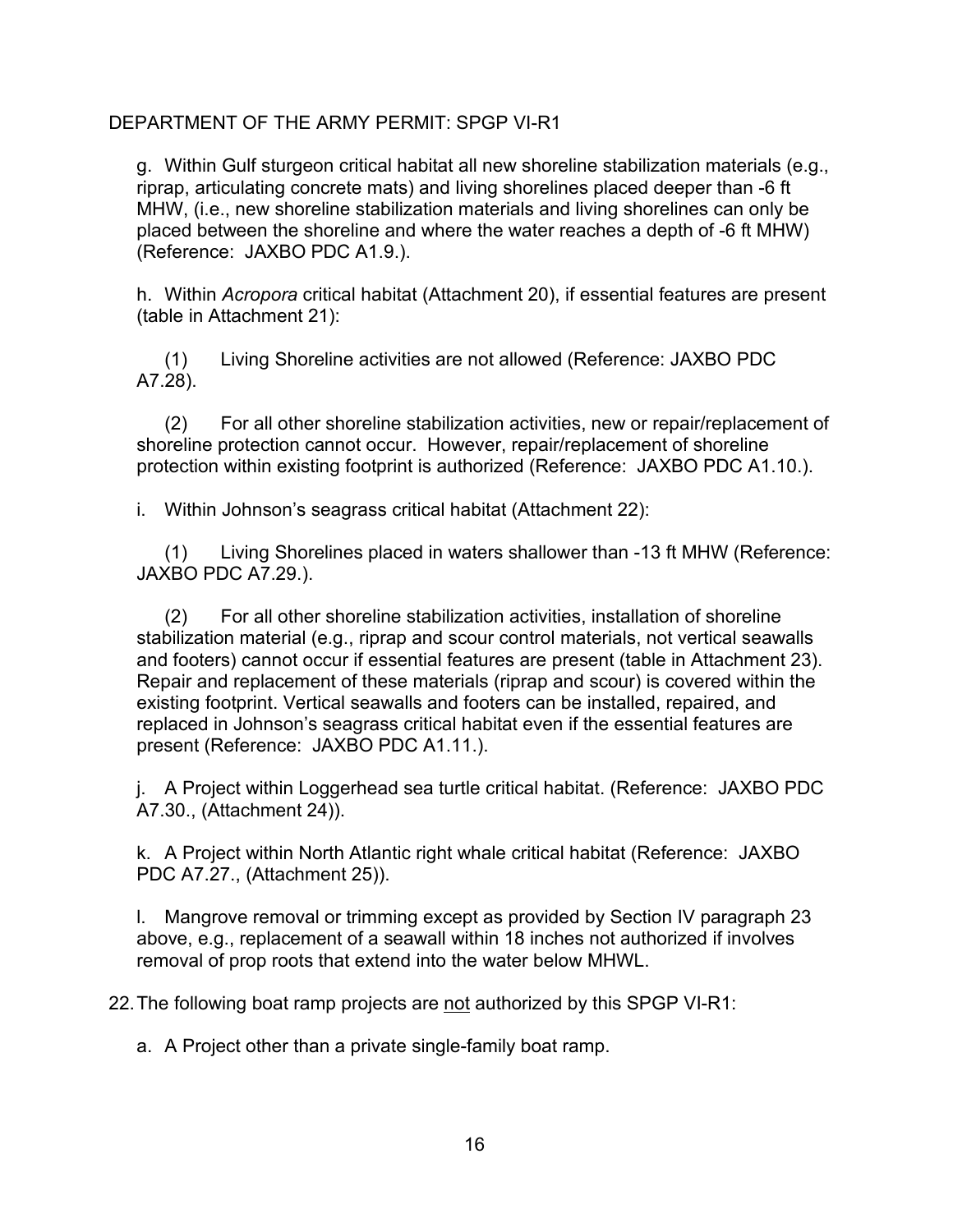b. A Project located in the following rivers (because of various mussel species): the main channels or tributaries of the Chipola River; Apalachicola River; Ochlockonee River; Econfina Creek; Suwannee River; Santa Fe River; New River (Bradford-Union County Line); Escambia River, Yellow River; or the Choctawhatchee River.

c. A Project located in designated critical habitat where the essential physical and biological features (or the terms essential features / primary constituent elements (PCEs) for older designations) are present for:

(1) Gulf sturgeon (Gulf sturgeon critical habitat does not include existing developed sites such as dams, piers, marinas, bridges, boat ramps, exposed oil and gas pipelines, oil rigs, and similar structures or designated public swimming areas), or

- (2) American crocodile (Attachment 17), or
- (3) piping plover (Attachment 18), or
- (4) freshwater mussels (Attachment 19), or
- (5) North Atlantic right whale (Attachment 25).

d. For Projects located within smalltooth sawfish critical habitat (Attachment 26) (Reference: JAXBO PDC A6.7.):

(1) New or expanded ramps cannot result in the loss of an essential feature (table in Attachment 27) of that critical habitat (red mangroves or shallow [MHWL to - 3 ft MLLW], euryhaline water).

(2) Boat ramps can be constructed in waters between MHWL and -3 ft MLLW (shallow, euryhaline habitat essential feature), provided that the water depth is not increased to deeper than -3 ft MLLW.

(3) However, a boat ramp in smalltooth sawfish critical habitat is authorized to be repaired and replaced if within the existing footprint.

e. Within *Acropora* critical habitat (Attachment 20), if essential features present (table in Attachment 21), new or expanded boat ramps are not allowed. However, repair/replacement within existing footprint is authorized (Reference: JAXBO PDC A6.8.).

f. Within Johnson's seagrass critical habitat (Attachment 22), if essential features present (table in Attachment 23), new or expanded boat ramps are not allowed.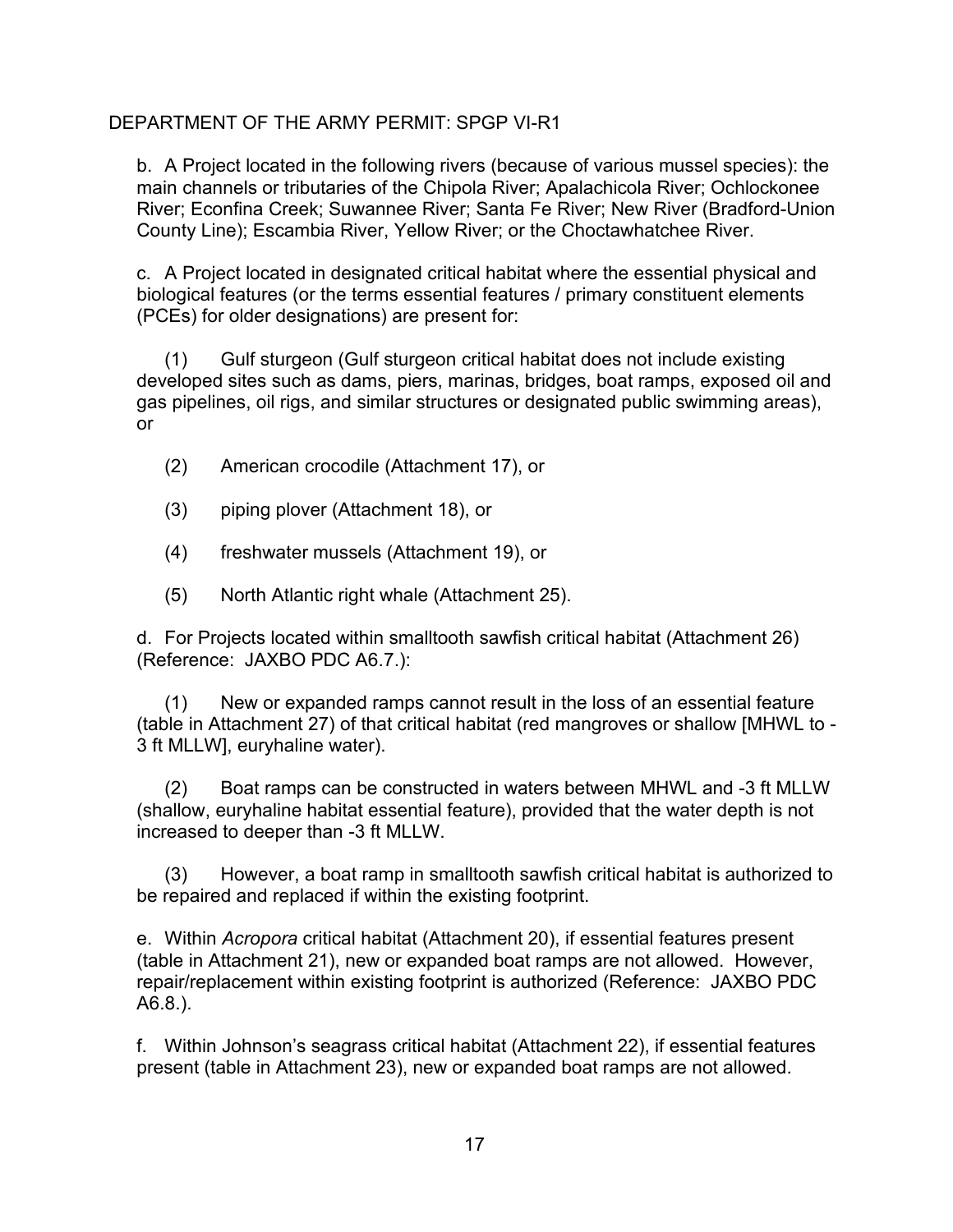However, repair and replacement is allowed within the existing footprint (Reference: JAXBO PDC A6.9.).

g. A Project located within Loggerhead sea turtle critical habitat (Attachment 24) (Reference: JAXBO PDC A7.30.).

23.The following pile-supported projects are not authorized by this SPGP VI-R1:

a. A Project located in designated critical habitat where the essential physical and biological features (or the terms essential features / primary constituent elements (PCEs) for older designations) are present for:

- (1) American crocodile, or
- (2) Piping plover, or
- (3) North Atlantic right whale
- b. A Project located in the Florida panther focus area.
- c. Municipal or commercial fishing piers (Reference: JAXBO PDC A2.17.).

d. Within *Acropora* critical habitat, if essential features present (table in Attachment 21), new or expanded pile supported structures not allowed (Reference: JAXBO PDC A2.10.).

(1) However, repair/replacement within existing footprint is authorized.

(2) The distance from Aids to Navigation (ATONs) to ESA-listed corals and *Acropora* critical habitat shall ensure there are no impacts to the corals or the essential feature of *Acropora* critical habitat from the movement of buoys and tackle. The appropriate distance shall be based on the size of the anchor chain or other tackle to be installed to secure the buoy to its anchor, particularly when the design of the ATON does not prohibit contact of tackle with the marine bottom. In all cases, buoy tackle will include flotation to ensure there is no contact between the anchor chain or line and the marine bottom.

e. Within Johnson's seagrass critical habitat (Reference: JAXBO PDC A2.14.):

(1) New marinas or multifamily facilities are not authorized.

(2) Repair, replacement, and reconfiguration of existing marinas or multifamily facilities may be covered if it: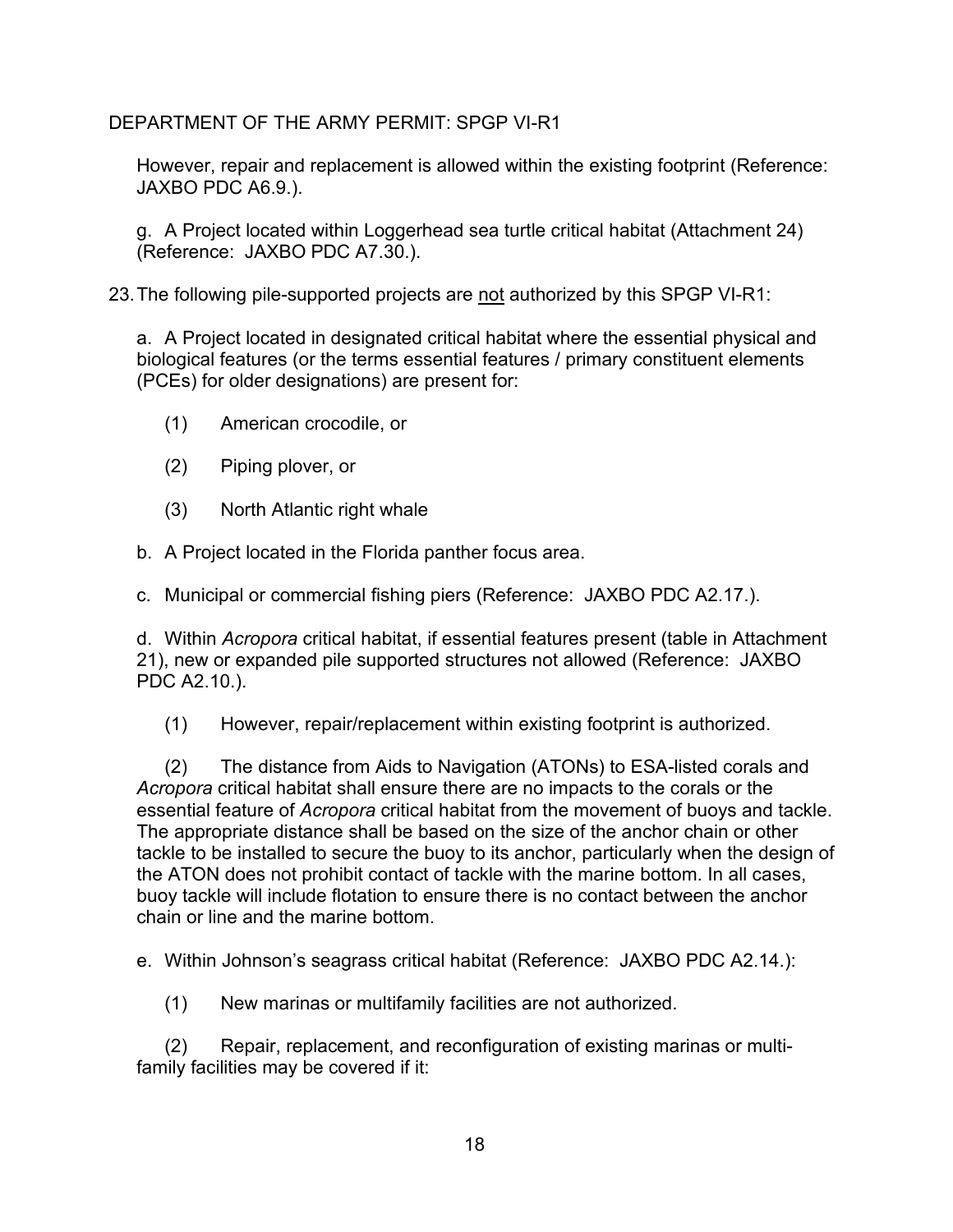(a) occurs within same overall footprint (out to the perimeter of the facility, including the outer limits of the structure and permitted mooring locations),

(b) does not increase the total aerial extent (i.e., area of coverage from the dock structures) of the existing facility, and

- (c) does not affect Johnson's seagrass.
- 24.The following derelict vessel removal projects are not authorized by this SPGP VI-R1:

a. A Project for a derelict vessel where that vessel does not pose a threat to human health and safety and/or aquatic natural resources (flora, fauna, and their habitats) (Reference: JAXBO PDC A9.1.).

b. A Project located in designated critical habitat where the essential physical and biological features (or the terms essential features / primary constituent elements (PCEs) for older designations) are present for:

(1) Acroporid corals (Acropora spp. critical habitat (Attachment 20) does not include areas containing existing (already constructed) federally authorized or permitted man-made structures such as aids-to-navigation, artificial reefs, boat ramps, docks, pilings, maintained channels, or marinas), or

- (2) American crocodile (Attachment 17), or
- (3) Piping plover (Attachment 28), or
- (4) North Atlantic right whale (Attachment 25).
- 25. The following scientific survey device projects are not authorized by this SPGP VI-R1:

a. A Project other than for the following: installation, repair, and removal of scientific survey devices, including any related equipment and anchors, for up to 24 months if those devices are intended to measure and/or record scientific data in tidal waters, such as staff gages, weirs, tide and current gages, meteorological stations, water recording and biological observation devices, water quality testing and improvement devices, vibracore samplings, and similar structures (Reference: JAXBO PDC A5.1.).

b. A Project located in designated critical habitat where the essential physical and biological features (or the terms essential features / primary constituent elements (PCEs) for older designations) are present for: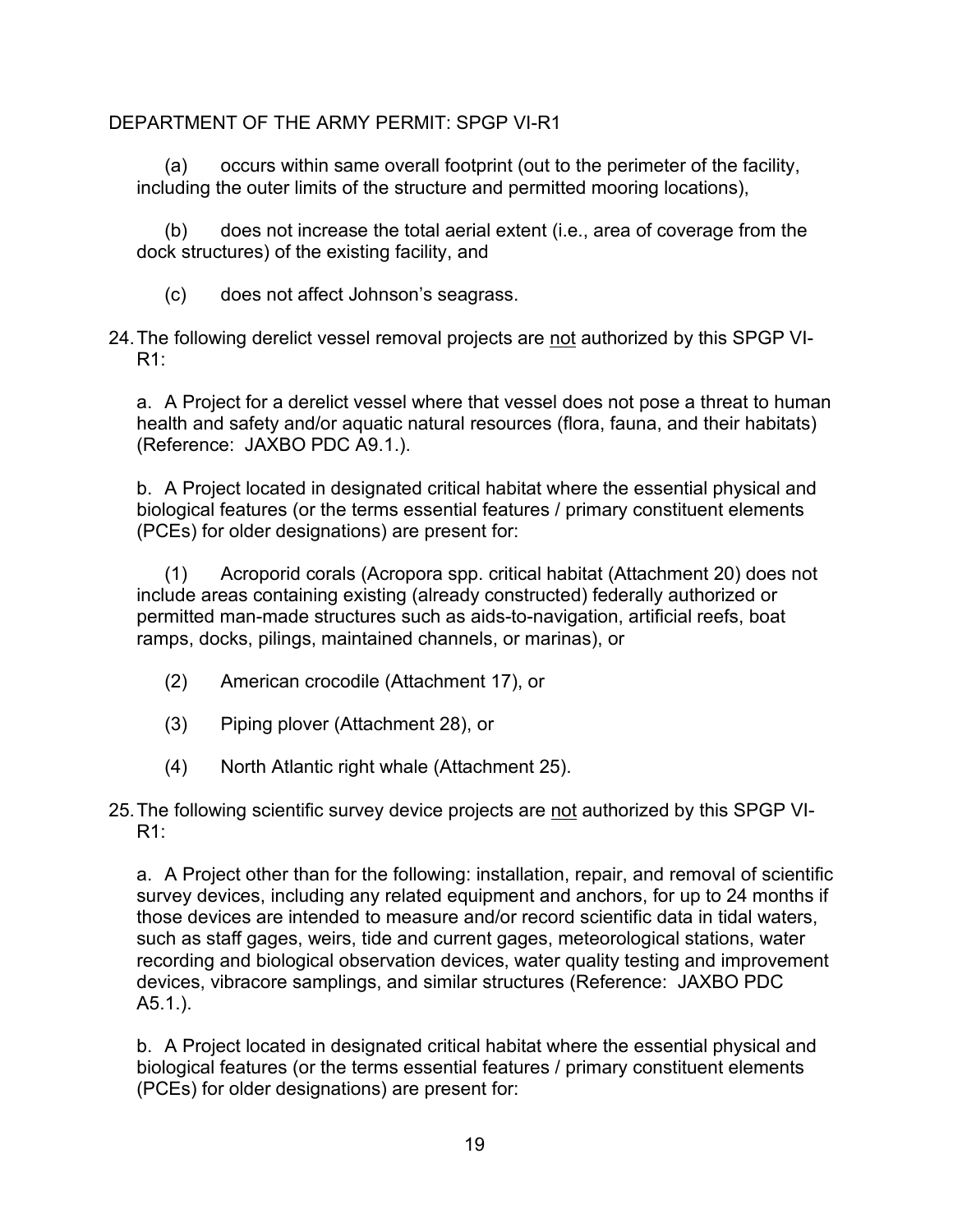(1) Acroporid corals (*Acropora spp*. critical habitat does not include areas containing existing (already constructed) federally authorized or permitted man-made structures such as aids-to-navigation, artificial reefs, boat ramps, docks, pilings, maintained channels, or marinas), or

- (2) American crocodile (Attachment 17), or
- (3) Piping plover (Attachment 18), or
- (4) North Atlantic right whale (Attachment 25).

## **IV. Special Conditions for all Projects:**

- 1. Authorization, design and construction must adhere to the terms of the SPGP VI-R1 instrument including the General Conditions for All Projects, Special Conditions for All Projects, Applicable activity-specific special conditions, Procedure and Work Authorized sections.
- 2. Design and construction must adhere to the PDCs for In-Water Activities (Attachment 28, from PDCs AP.7 through AP11, inclusive, of JAXBO) (Reference: JAXBO PDC AP.1.).
- 3. All activities must be performed during daylight hours (Reference: JAXBO PDC AP.6.).
- 4. For all projects involving the installation of piles, sheet piles, concrete slab walls or boatlift I-beams (Reference Categories A, B and C of JAXBO *PDCs for In-Water Noise from Pile and Sheet Pile Installation*, page 86):

a. Construction methods limited to trench and fill, pilot hole (auger or drop punch), jetting, vibratory, and impact hammer (however, impact hammer limited to installing no more than 5 per day).

b. Material limited to wood piles with a 14-inch diameter or less, concrete piles with a 24-inch diameter/width or less, metal pipe piles with a 36-inch diameter or less, metal boatlift I-beams, concrete slab walls, vinyl sheet piles, and metal sheet piles.

c. Any installation of metal pipe or metal sheet pile by impact hammer is not authorized (Reference: Categories D and E of JAXBO *PDCs for In-Water Noise from Pile and Sheet Pile Installation*, page 86.).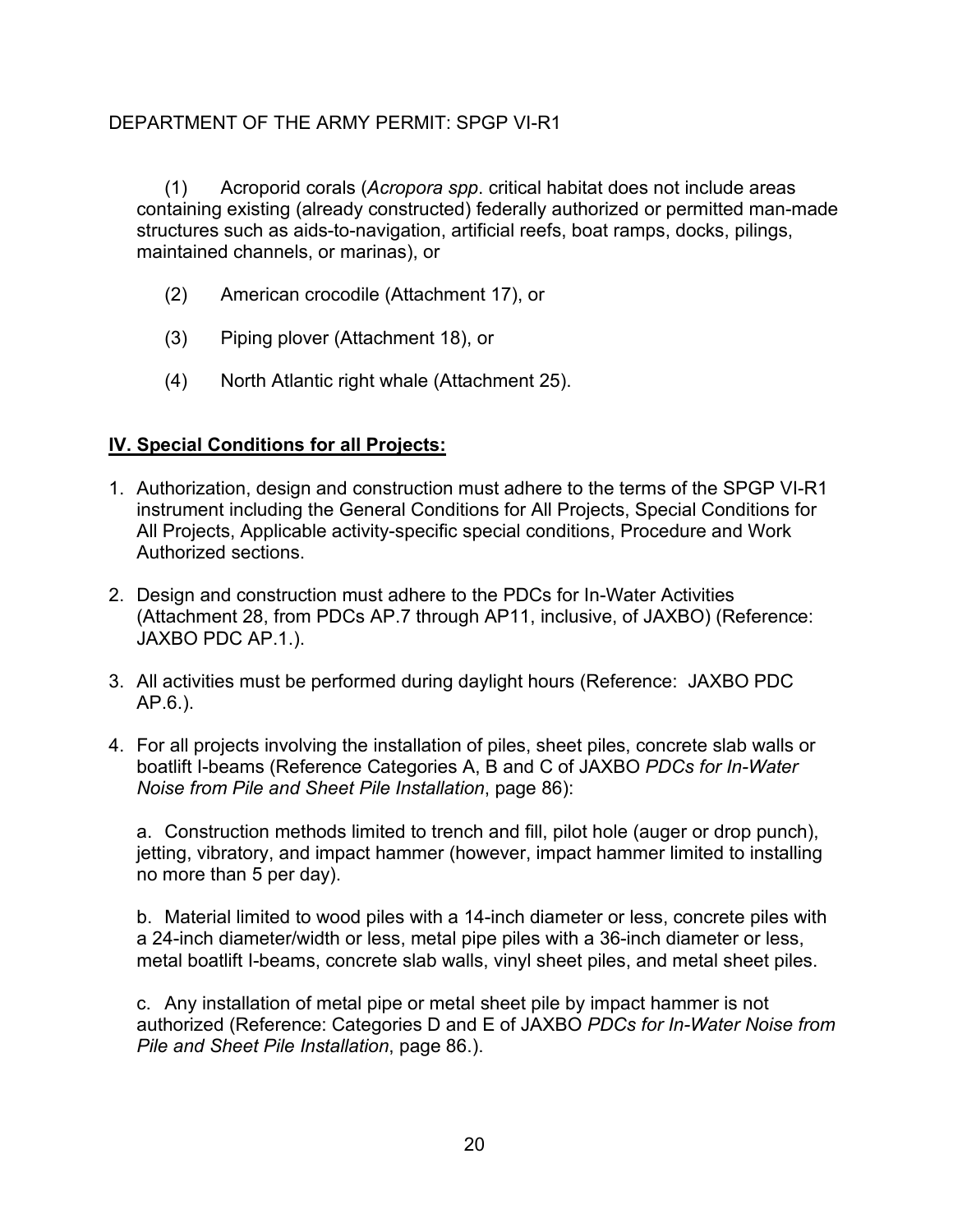d. Projects within the boundary of the NOAA Florida Keys National Marine Sanctuary require prior approval from the Sanctuary (Reference: JAXBO PDCs AP.14 and A1.6).

- 5. The Permittee shall comply with the "Standard Manatee Conditions for In-Water Work – 2011" (Attachment 29).
- 6. No structure or work shall adversely affect or disturb properties listed in the National Register of Historic Places or those eligible for inclusion in the National Register. Prior to the start of work, the Applicant/Permittee or other party on the Applicant's/Permittee's behalf, shall conduct a search of known historical properties by contracting a professional archaeologist, and contacting the Florida Master Site File at 850-245-6440 or SiteFile@dos.state.fl.us. The Applicant/Permittee can also research sites in the National Register Information System (NRIS). Information can be found at http://www.cr.nps.gov/nr/research.

a. If, during the initial ground disturbing activities and construction work, there are archaeological/cultural materials unearthed (which shall include, but not be limited to: pottery, modified shell, flora, fauna, human remains, ceramics, stone tools or metal implements, dugout canoes or any other physical remains that could be associated with Native American cultures or early colonial or American settlement), the Permittee shall immediately stop all work in the vicinity and notify the Compliance and Review staff of the State Historic Preservation Office at 850-245-6333 and the Corps Regulatory Archeologist at 904-232-3270 to assess the significance of the discovery and devise appropriate actions, including salvage operations. Based on the circumstances of the discovery, equity to all parties, and considerations of the public interest, the Corps may modify, suspend, or revoke the permit in accordance with 33 C.F.R. § 325.7.

b. In the unlikely event that human remains are identified, the remains will be treated in accordance with Section 872.05, Florida Statutes; all work in the vicinity shall immediately cease and the local law authority, and the State Archaeologist (850-245-6444) and the Corps Regulatory Archeologist at 904-232-3270 shall immediately be notified. Such activity shall not resume unless specifically authorized by the State Archaeologist and the Corps.

- 7. The Permittee is responsible for obtaining any "take" permits required under the U.S. Fish and Wildlife Service's regulations governing compliance with these laws. The Permittee should contact the appropriate local office of the U.S. Fish and Wildlife Service to determine if such "take" permits are required for a particular activity.
- 8. Mangroves. The design and construction of a Project must comply with the following (Reference: JAXBO PDCs AP.3 and AP.12.):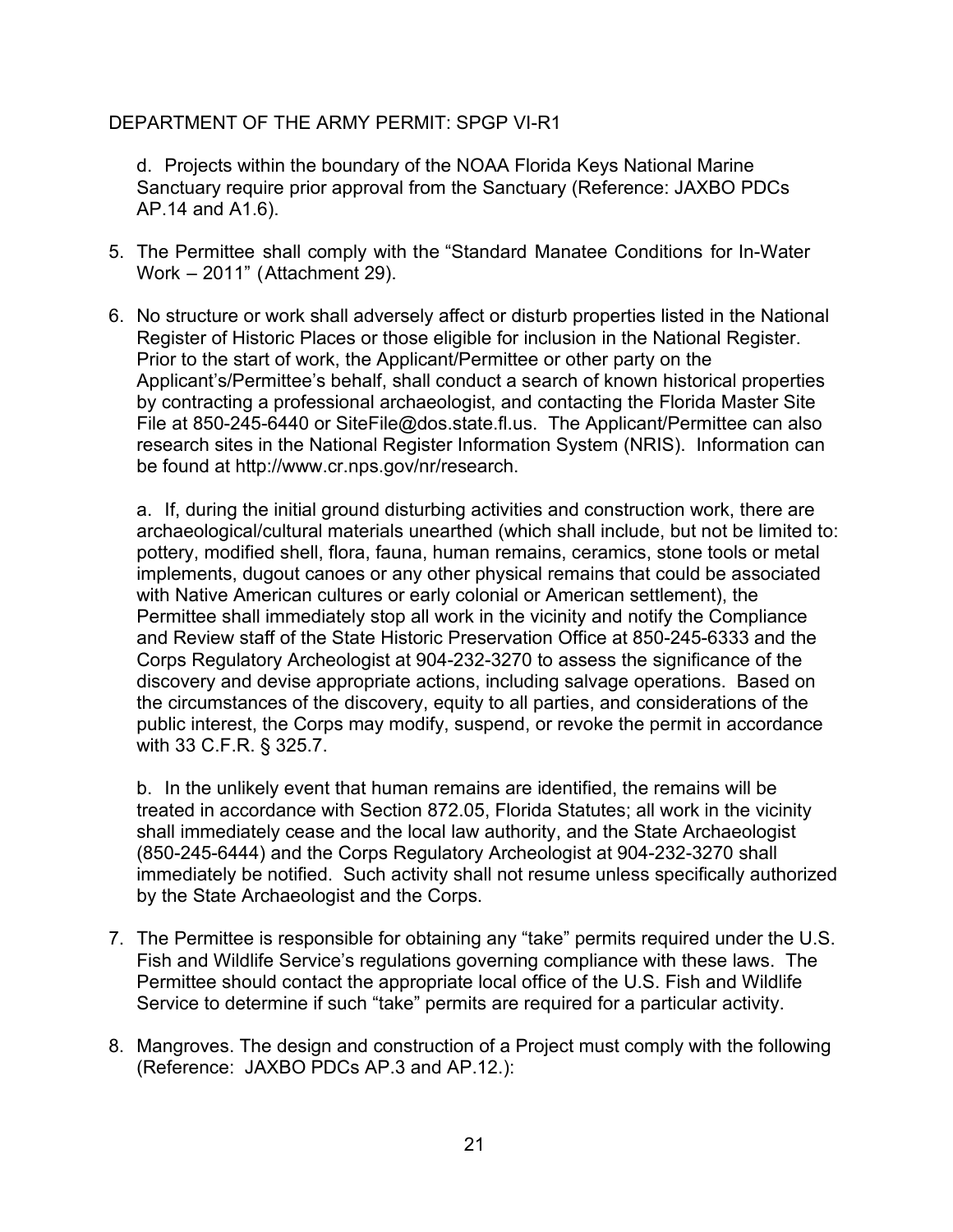a. All projects must be sited and designed to avoid or minimize impacts to mangroves.

b. Mangrove removal must be conducted in a manner that avoids any unnecessary removal and is limited to the following instances:

(1) Removal to install up to a 4-ft-wide walkway for a dock.

(2) Removal of mangroves above the mean high water line (MHWL) provided that the tree does not have any prop roots that extend into the water below the MHWL.

(3) Mangrove trimming. Mangrove trimming refers to the removal (using hand equipment such as chain saws and/or machetes) of lateral branches (i.e., no alteration of the trunk of the tree) in a manner that ensures survival of the tree.

(a) Projects with associated mangrove trimming waterward of the MHWL are authorized if the trimming: (a) occurs within the area where the authorized structures are placed or will be placed (i.e., removal of branches that overhang a dock or lift), (b) is necessary to provide temporary construction access, and (c) is conducted in a manner that avoids any unnecessary trimming.

(b) Projects proposing to remove red mangrove prop roots waterward of the MHWL are not authorized, except for removal to install the dock walkways as described above.

- 9. For Projects authorized under this SPGP VI-R1 in navigable waters of the U.S., the Permittee understands and agrees that, if future operations by the United States require the removal, relocation, or other alteration, of the structures or work herein authorized, or if, in the opinion of the Secretary of the Army or his authorized representative, said structure or work shall cause unreasonable obstruction to the free navigation of the navigable waters, the Permittee will be required, upon due notice from the Corps of Engineers, to remove, relocate, or alter the structural work or obstructions caused thereby, without expense to the United States. No claim shall be made against the United States on account of any such removal or alteration.
- 10.Notifications to the Corps. For all authorizations under this SPGP VI-R1, including Self-Certifications, the Permittee shall provide the following notifications to the Corps:

a. Commencement Notification. Within 10 days from the date of initiating the work authorized by this permit the Permittee shall submit a completed "Commencement Notification" form (Attachment 8).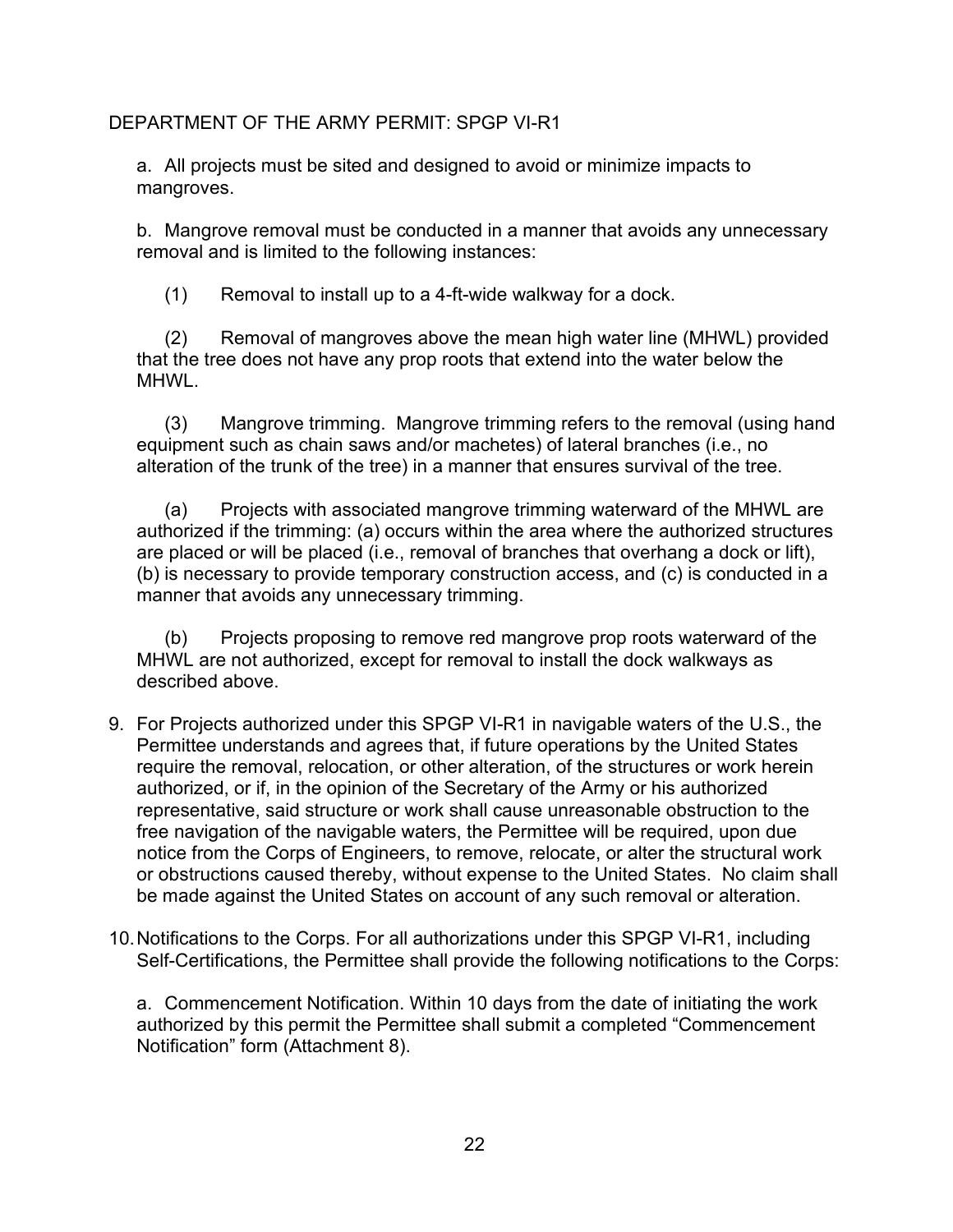b. Corps *Self-Certification Statement of Compliance* form. Within 60 days of completion of the work authorized by this permit, the Permittee shall complete the "Self-Certification Statement of Compliance" form (Attachment 9) and submit it to the Corps. In the event that the completed work deviates in any manner from the authorized work, the Permittee shall describe the deviations between the work authorized by this permit and the work as constructed on the "Self-Certification Statement of Compliance" form. The description of any deviations on the "Self-Certification Statement of Compliance" form does not constitute approval of any deviations by the Corps.

c. Permit Transfer. When the structures or work authorized by this permit are still in existence at the time the property is transferred, the terms and conditions of this permit will continue to be binding on the new owner(s) of the property. To validate the transfer of this permit and the associated liabilities associated with compliance with its terms and conditions, have the transferee sign and date the enclosed form (Attachment 10).

d. Reporting Address. The Permittee shall submit all reports, notifications, documentation, and correspondence required by the general and special conditions of this permit to the following address.

(1) For standard mail: U.S. Army Corps of Engineers, Regulatory Division, Enforcement Section, P.O. Box 4970, Jacksonville, FL, 32232-0019.

(2) For electronic mail: SAJ-RD-Enforcement@usace.army.mil (not to exceed 10 MB). The Permittee shall reference this permit number, SAJ-2015-2575 on all submittals.

- 11.The District Engineer reserves the right to require that any request for authorization under this SPGP VI-R1 be evaluated as an Individual Permit. Conformance with the terms and conditions of the SPGP VI-R1 does not automatically guarantee Federal authorization.
- 12.On a case-by-case basis, the Corps may impose additional Special Conditions which are deemed necessary to minimize adverse environmental impacts.
- 13.Failure to comply with all conditions of the SPGP VI-R1 constitutes a violation of the Federal authorization.
- 14.The SPGP VI-R1 will be valid through the expiration date unless suspended or revoked by issuance of a public notice by the District Engineer. The Corps, in conjunction with the Federal resource agencies, will conduct periodic reviews to ensure that continuation of the permit during the period ending expiration date, is not contrary to the public interest. The SPGP VI-R1 will not be extended beyond the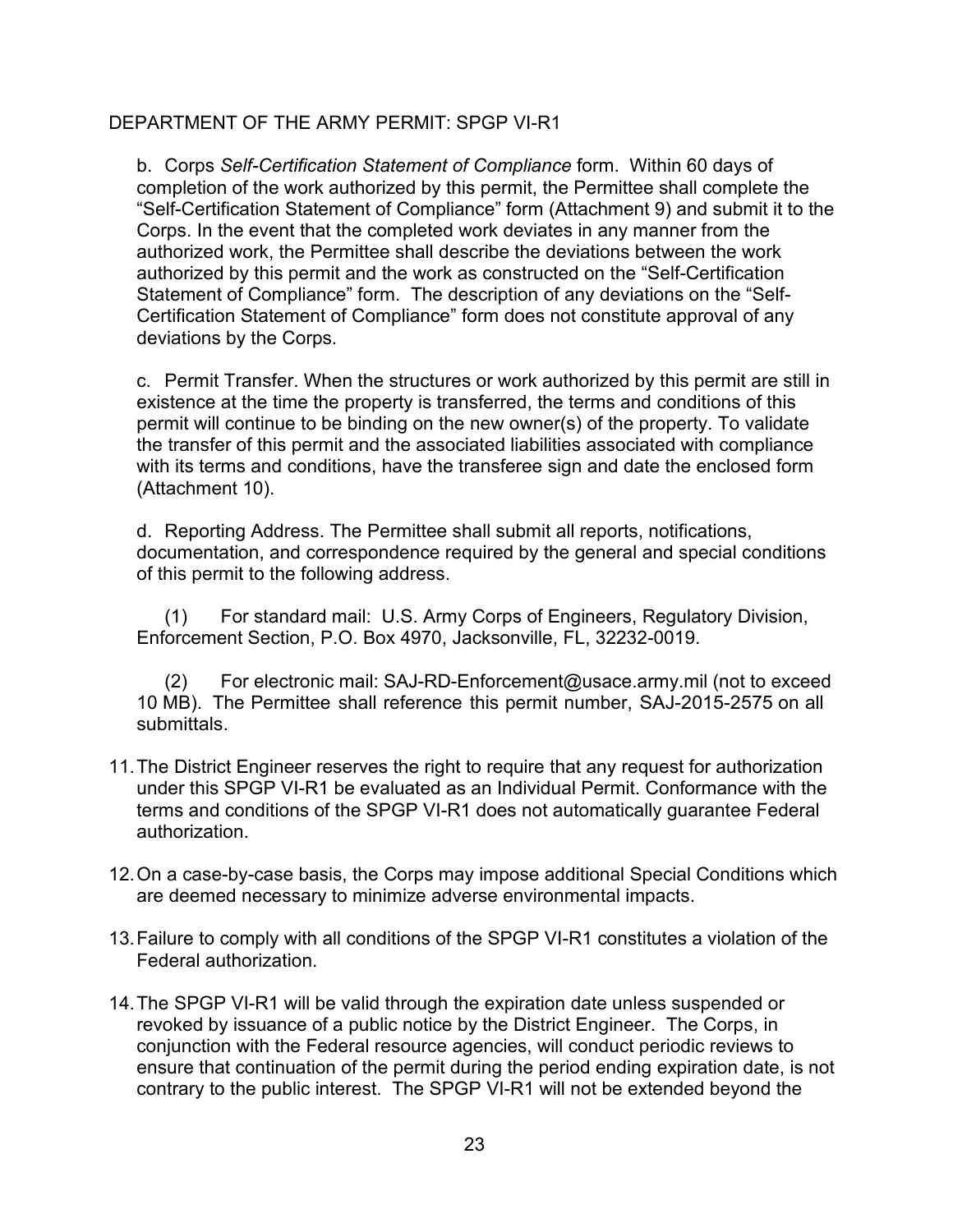expiration date but may be replaced by a new SPGP. If revocation occurs, all future applications for activities covered by the SPGP VI-R1 will be evaluated by the Corps.

15.If the SPGP VI-R1 expires, is revoked, or is terminated prior to completion of the authorized work, authorization of activities which have commenced or are under contract to commence in reliance upon the SPGP VI-R1 will remain in effect provided the activity is completed within 12 months of the date the SPGP VI-R1 expired or was revoked.

## **Special Conditions for** *Shoreline Stabilization* **activities.**

- 16.Shoreline stabilization structures other than vertical seawalls shall be no steeper than a 2 horizontal:1 vertical slope (Reference: JAXBO PDC A1.1.4.).
- 17.Placement of backfill is limited to those situations where it is necessary to level the land behind seawalls or riprap.
- 18.Living shoreline structures and permanent wave attenuation structures can only be constructed out of the following materials: oyster breakwaters, clean limestone boulders or stone (sometimes contained in metal baskets or cages to contain the material), small mangrove islands, biologs, coir, rock sills, and pre-fabricated structures made of concrete and rebar that are designed in a manner so that they do not trap sea turtles, smalltooth sawfish, or sturgeon (Reference: JAXBO PDC A7.5.).

a. Reef balls or similar structures are authorized if they are not open on the bottom, are open-bottom structures with a top opening of at least 4 ft, or are pre-fabricated structures, such as reef discs stacked on a pile, and are designed in a manner that would not entrap sea turtles.

b. Oyster reef materials shall be placed and constructed in a manner that ensures that materials will remain stable and that prevents movement of materials to surrounding areas (e.g., oysters will be contained in bags or attached to mats and loose cultch must be surrounded by contained or bagged oysters or another stabilizing feature) (Reference: JAXBO PDC A7.2.).

c. Oyster reef materials shall be placed in designated locations only (i.e., the materials shall not be indiscriminately dumped or allowed to spread outside of the reef structure) (Reference: JAXBO PDC A7.3.)

d. Wave attenuation structures must have 5 ft gaps at least every 75 ft in length as measured parallel to the shoreline and at the sea floor, to allow for tidal flushing and species movement (Reference: JAXBO PDC A7.6.).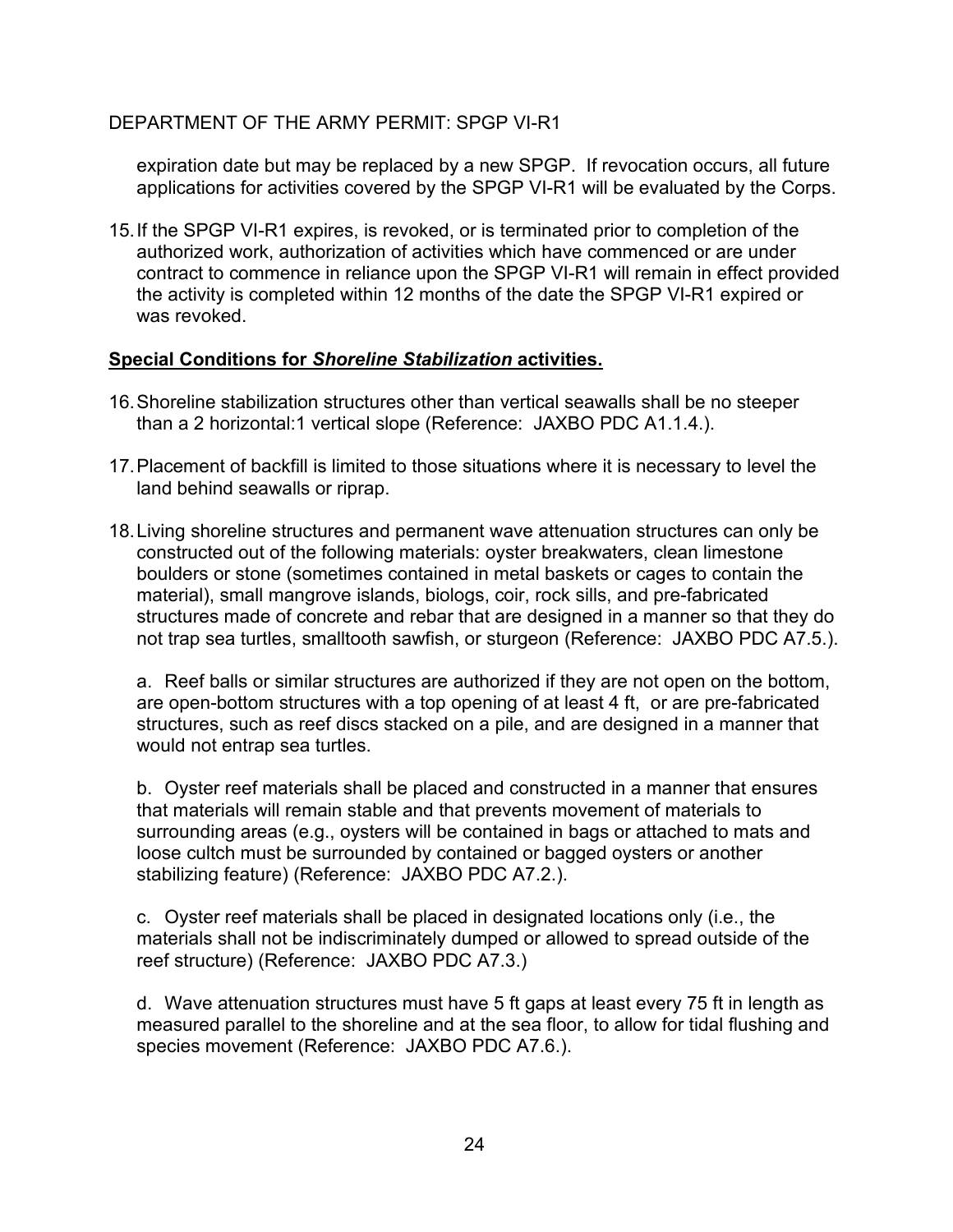e. Other materials are not authorized by this SPGP VI-R1 (Reference: JAXBO PDC A7.5.).

## **Special Conditions for** *Boat Ramp* **activities.**

- 19.Restrictions on Dredged Material and Disposal: Excavation is limited to the area necessary for site preparation. All excavated material shall be removed to an area that is not waters of the United States, as that term is defined and interpreted under the Clean Water Act, including wetlands (Reference: JAXBO PDC A6.2.).
- 20.Turbidity: The length of new boat ramps and repair and replacement of existing boat ramps to make them longer should ensure a water depth at the end of the ramp is deep enough to minimize sediment resuspension associated with launching vessels in shallow water (Reference: JAXBO PDC A6.5.).

## **Special Conditions for Docks, Piers, Associated Facilities, and other Minor Piling-Supported Structures.**

- 21.Chickees must be less than 500 ft² and support no more than 2 slips (Reference: JAXBO PDC A2.1.6.).
- 22.The design and construction of a Project over marsh (emergent vegetation) must comply with the following:

a. The piling-supported structure shall be aligned so as to have the smallest overmarsh footprint as practicable.

b. The over-marsh portion of the piling-supported structure (decking) shall be elevated to at least 4 feet above the marsh floor.

c. The width of the piling-supported is limited to a maximum of 4 feet. Any exceptions to the width must be accompanied by an equal increase in height requirement.

- 23.Mangroves. For pile-supported structures, the following additional requirements for mangroves found in the joint U.S. Army Corps of Engineers'/National Marine Fisheries Service's "Construction Guidelines in Florida for Minor Piling-Supported Structures Constructed in or over Submerged Aquatic Vegetation (SAV), Marsh or Mangrove Habitat" U.S. Army Corps of Engineers/National Marine Fisheries Service updated November 2017 (Attachment 11) shall apply:
	- a. The width of the piling-supported structure is limited to a maximum of 4 feet.
	- b. Mangrove clearing is restricted to the width of the piling-supported structure.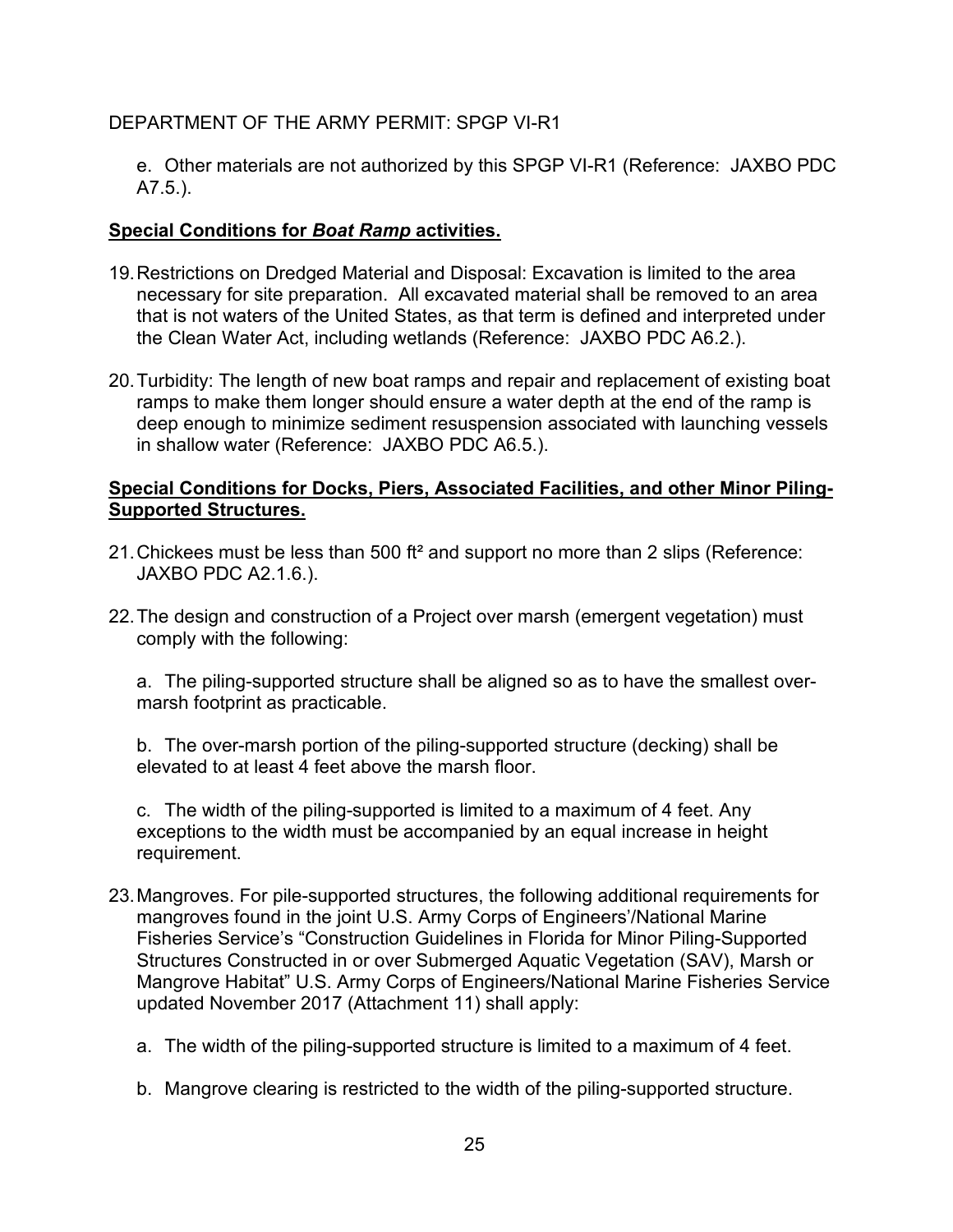c. The location and alignment of the piling-supported structure should be through the narrowest area of the mangrove fringe.

24.Regarding SAV, the design and construction of a Project must comply with the following:

a. A pile supported structure

 $(1)$  that is located on a natural waterbody (i.e. outside an artificial waterway that was excavated for boating access and is bordered by residential properties); and

(1) that is within the range of seagrass (estuarine waters within all coastal counties except for Nassau, Duval, St Johns, Flagler and Volusia north of Ponce Inlet), but outside of the range of Johnson's seagrass (the range of Johnson's seagrass is defined as Turkey Creek/Palm Bay south to central Biscayne Bay in the lagoon systems on the east coast of Florida) will be constructed to the following standards:

(a) If no survey is performed in accordance with the methods described in the Procedure section of this document, section I.3, then SAV is presumed present and the pile-supported structure must comply with, or provide a higher level of protection than, the protective criteria in the joint U.S. Army Corps of Engineers'/National Marine Fisheries Service's *"Construction Guidelines in Florida for Minor Piling-Supported Structures Constructed in or over Submerged Aquatic Vegetation (SAV), Marsh or Mangrove Habitat*" U.S. Army Corps of Engineers/National Marine Fisheries Service updated November 2017 (Attachment 11). For the purposes of SPGP, two uncovered boatlifts are allowed.

(i) If the pile supported structure is currently serviceable, repair and replacement may occur in the same footprint without completion of a benthic survey.

(ii) Boatlifts and minor structures in Monroe County may be installed within existing boat slips without completion of a SAV survey. Boatlift accessory structures, like catwalks, shall adhere to *"Construction Guidelines in Florida for Minor Piling-Supported Structures Constructed in or over Submerged Aquatic Vegetation (SAV), Marsh or Mangrove Habitat*" U.S. Army Corps of Engineers/National Marine Fisheries Service updated November 2017 (Attachment 11) if a SAV survey has not been completed.

(iii) A marginal dock may be constructed a maximum of 5 feet overwater, as measured from the waterward face (wet face) of the seawall).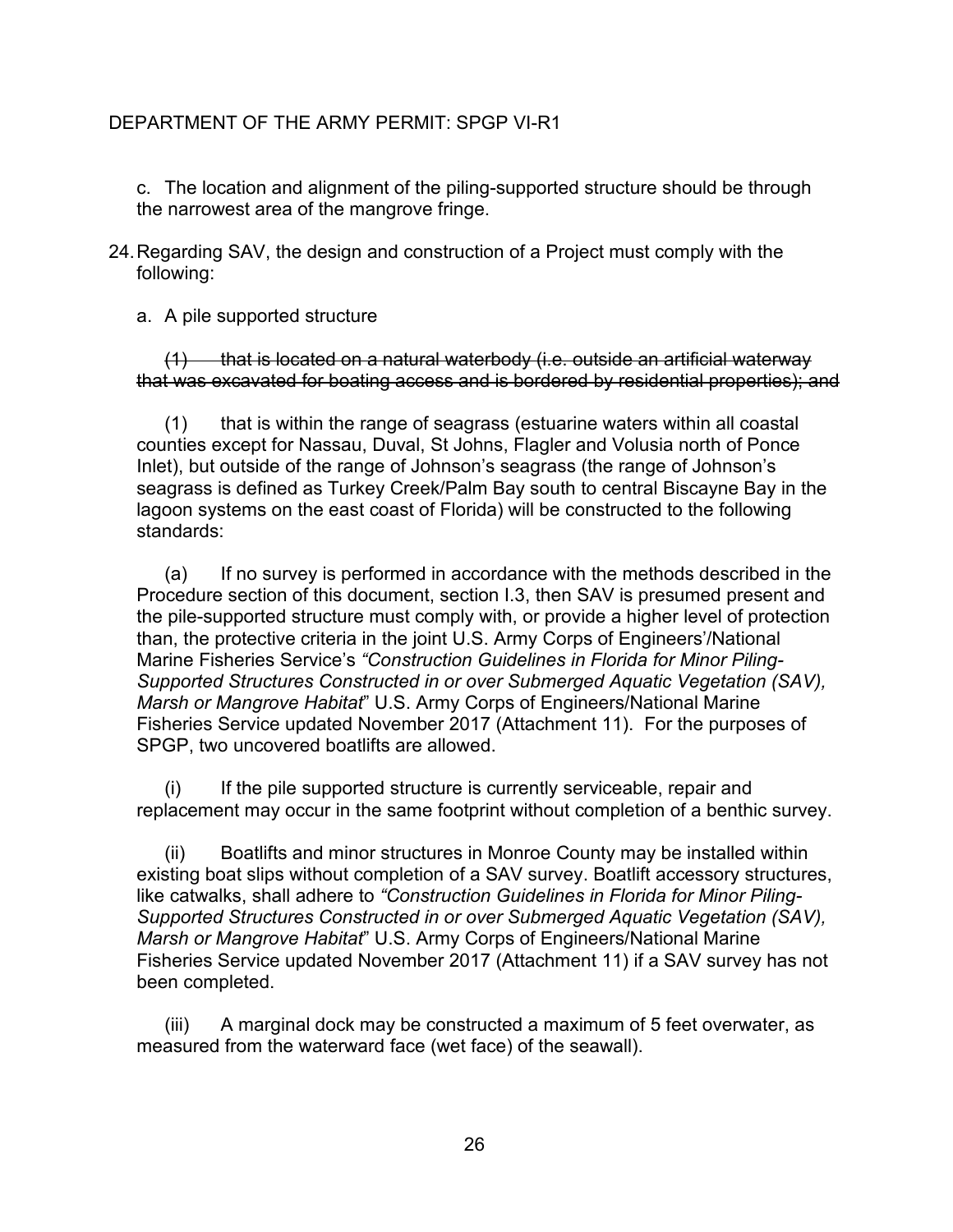(b) If a survey is performed in accordance with the methods described in the Procedure section of this document, section I.3, and SAV is present (including seagrass, tidal freshwater SAV and emergent vegetation), then the pile-supported structure must comply with, or provide a higher level of protection than, the protective criteria in the joint U.S. Army Corps of Engineers'/National Marine Fisheries Service's "Construction Guidelines in Florida for Minor Piling-Supported Structures Constructed in or over Submerged Aquatic Vegetation (SAV), Marsh or Mangrove Habitat" U.S. Army Corps of Engineers/National Marine Fisheries Service updated November 2017 (Attachment 11). For the purposes of this permit, two uncovered boatlifts are allowed.

(i) If the pile supported structure is currently serviceable, repair and replacement may occur in the same footprint without completion of a benthic survey.

(ii) Boatlifts may be installed within existing boat slips without completion of a SAV survey.

(iii) A marginal dock may be constructed a maximum of 5 feet overwater, as measured from the waterward face (wet face) of the seawall).

(c) If a survey is performed in accordance with the methods described in the Procedure section of this document, section I.3, and SAV is absent (including seagrass, tidal freshwater SAV and emergent vegetation), then no design restrictions are required and boatlifts may include a cover.

b. A pile supported structure

 $(1)$  that is located on a natural waterbody (i.e. outside an artificial waterway that was excavated for boating access and is bordered by residential properties); and

(1) that is within the range of Johnson's seagrass (the range of Johnson's seagrass is defined as Turkey Creek/Palm Bay south to central Biscayne Bay in the lagoon systems on the east coast of Florida) but not within Johnson's seagrass critical habitat will be constructed to the following standards:

(a) If no survey is performed in accordance with the methods described in the Procedure section of this document, section I.3, then seagrass is presumed present and the pile-supported structure must comply with or provide a higher level of protection than, the protective criteria in the joint U.S. Army Corps of Engineers'/National Marine Fisheries Service's *"*Construction Guidelines in Florida for Minor Piling-Supported Structures Constructed in or over Submerged Aquatic Vegetation (SAV), Marsh or Mangrove Habitat" U.S. Army Corps of Engineers/National Marine Fisheries Service updated November 2017 (Attachment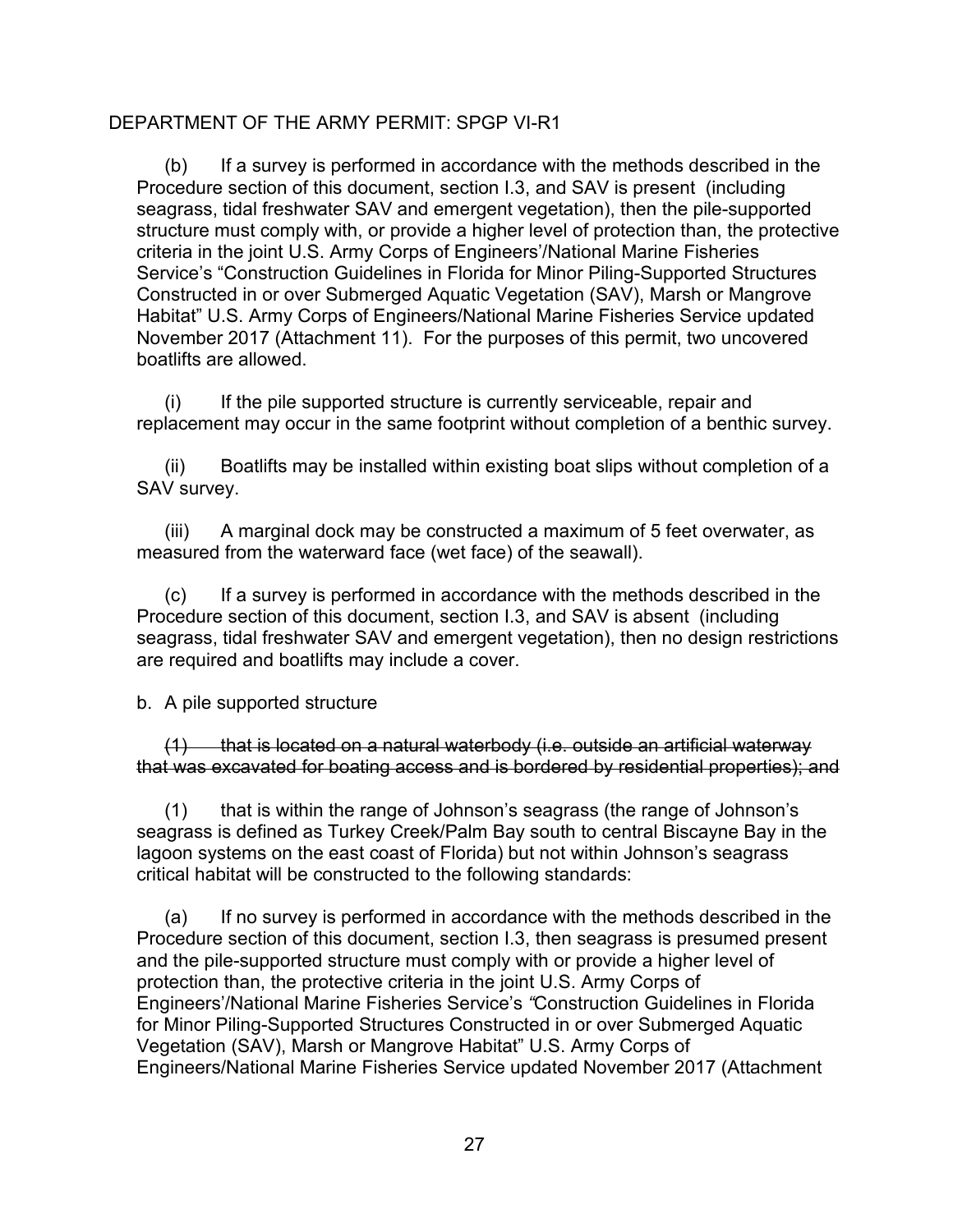11) with the sole exception of the number of allowable boat lifts. For the purposes of this permit, two uncovered boatlifts are allowed.

(b) If a survey is performed in accordance with the methods described in the Procedure section of this document, section I.3, and SAV is present (including seagrass, tidal freshwater SAV and emergent vegetation), THEN pile-supported structure must comply with or provide a higher level of protection than, the protective criteria in the joint U.S. Army Corps of Engineers'/National Marine Fisheries Service's "Construction Guidelines in Florida for Minor Piling-Supported Structures Constructed in or over Submerged Aquatic Vegetation (SAV), Marsh or Mangrove Habitat" U.S. Army Corps of Engineers/National Marine Fisheries Service updated November 2017 (Attachment 11). For the purposes of this permit, two uncovered boatlifts are allowed.

(c) If a survey is performed in accordance with the methods described in the Procedure section of this document, section I.3, and SAV is absent (including seagrass, tidal freshwater SAV and emergent vegetation), THEN no design restrictions are required and boatlifts may include a cover.

c. A pile supported structure located within Johnson's seagrass critical habitat will be constructed to the following standards:

(1) If no survey is performed in accordance with the methods described in the Procedure section of this document, section I.3, then seagrass is presumed present and the pile-supported structure must comply with or provide a higher level of protection than, the protective criteria in the joint U.S. Army Corps of Engineers'/National Marine Fisheries Service's "Construction Guidelines in Florida for Minor Piling-Supported Structures Constructed in or over Submerged Aquatic Vegetation (SAV), Marsh or Mangrove Habitat" U.S. Army Corps of Engineers/National Marine Fisheries Service updated November 2017 (Attachment 11) with the sole exception of the number of allowable boat lifts. For the purposes of this permit, two uncovered boatlifts are allowed.

(2) If a survey is performed in accordance with the methods described in the Procedure section of this document, section I.3, and SAV is absent and the project is

(a) A dock replacement in the same footprint, no design restrictions are required.

(b) A new dock or dock expansion THEN pile-supported structure must comply with or provide a higher level of protection than, the protective criteria in the joint U.S. Army Corps of Engineers'/National Marine Fisheries Service's "Construction Guidelines in Florida for Minor Piling-Supported Structures Constructed in or over Submerged Aquatic Vegetation (SAV), Marsh or Mangrove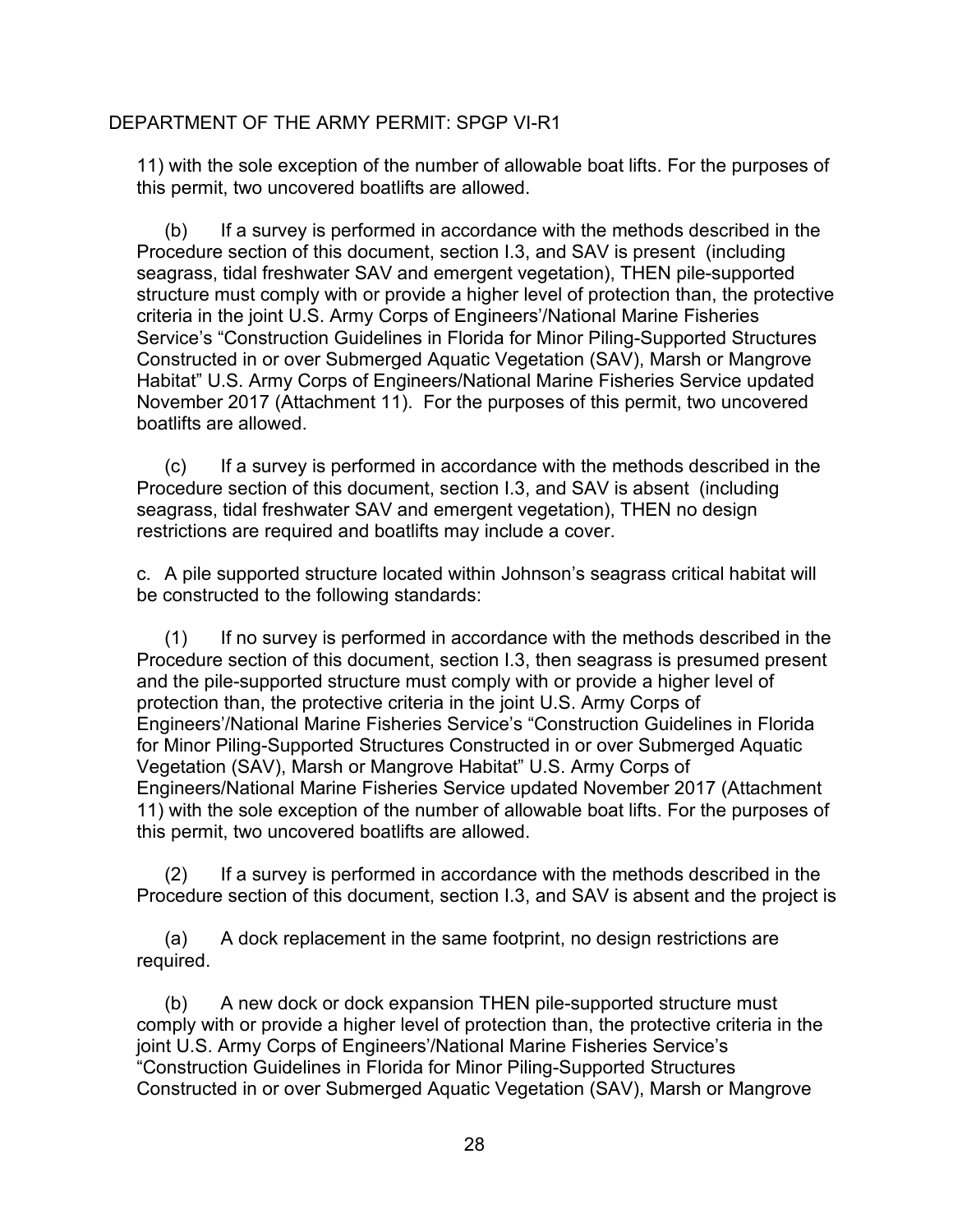Habitat" U.S. Army Corps of Engineers/National Marine Fisheries Service updated November 2017 (Attachment 11). For the purposes of this permit, two uncovered boatlifts are allowed.

(3) If a survey is performed in accordance with the methods described in the Procedure section of this document, section I.3, and SAV is present (including seagrass, tidal freshwater SAV and emergent vegetation), then pile-supported structure must comply with or provide a higher level of protection than, the protective criteria in the joint U.S. Army Corps of Engineers'/National Marine Fisheries Service's "Construction Guidelines in Florida for Minor Piling-Supported Structures Constructed in or over Submerged Aquatic Vegetation (SAV), Marsh or Mangrove Habitat" U.S. Army Corps of Engineers/National Marine Fisheries Service updated November 2017 (Attachment 11). For the purposes of this permit, two uncovered boatlifts are allowed.

- 25.North Atlantic Right Whale. The attached North Atlantic Right Whale Information Form (Attachment 30) describes the presence of North Atlantic right whales in the area and the Federal regulations governing the approach to North Atlantic right whales. The FDEP or Designee will attach the North Atlantic Right Whale Information Form to their authorizations for any dock project (new construction, repair, or replacement) at a private residence located within 11 nautical miles of an inlet that leads to areas within the known range of North Atlantic right whale. These zones, with an 11 nm radius, are described by the North Atlantic Right Whale Educational Sign Zones, Attachment 7 (from Section 2.1.1.4 of JAXBO, pages 31 and 32, inclusive). (Reference JAXBO PDC A2.4).
- 26.Educational Signs. For commercial, multi-family, or public facilities, and marine events, signs must be posted as described below (Reference: These replicate JAXBO PDCs A.2.2 and A.2.2.1 to A.2.2.3., inclusive, within the table PDCs Specific to Activity 2 - Pile Supported Structures and Anchored Buoys, starting on page 112.):

a. For commercial, multi-family, or public facilities, and marine events, signs must be posted in a visible location(s), alerting users of listed species in the area susceptible to vessel strikes and hook-and-line captures. The most current version of the signs that must be downloaded and sign installation guidance are available at: (https://www.fisheries.noaa.gov/southeast/consultations/protected-specieseducational-signs). The signs required to be posted by area are stated below: https://www.fisheries.noaa.gov/southeast/consultations/protected-specieseducational-signs

(1) All projects in Florida shall use the Save Sea Turtle, Sawfish, and Dolphin sign. These signs shall include contact information to the sea turtle and marine mammal stranding networks and smalltooth sawfish encounter database.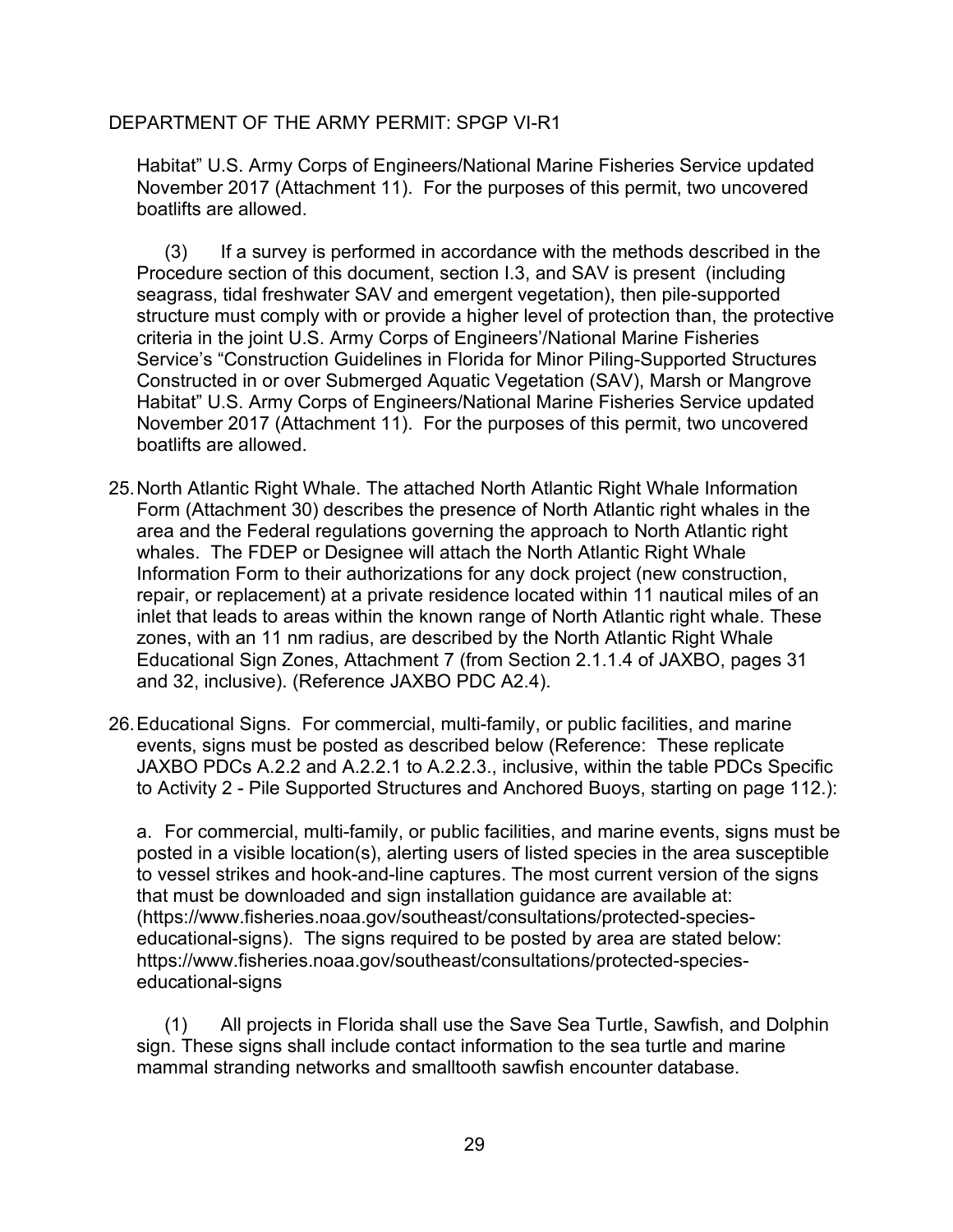(2) Projects within the North Atlantic right whale educational sign zone shall post the Help Protect North Atlantic Right Whales sign.

(3) On the east coast of Florida, projects located within the St. Johns River and those occurring north of the St. Johns River to the Florida-Georgia line shall post the Report Sturgeon sign. On the west coast of Florida, projects occurring from the Cedar Key, Florida north to the Florida-Alabama line.

27.Monofilament Recycling Bins. For commercial, multi-family, or public facilities, monofilament recycling bins must be provided as described below (Reference: The below replicates PDC A.2.3 within the table PDCs Specific to Activity 2 - Pile Supported Structures and Anchored Buoys, the PDC itself on page 113 of the JAXBO.):

a. For commercial, multi-family, or public facilities, monofilament recycling bins must be provided at the docking facility to reduce the risk of turtle or sawfish entanglement in, or ingestion of, marine debris. Monofilament recycling bins must:

(1) Be constructed and labeled according to the instructions provided at http://mrrp.myfwc.com.

(2) Be maintained in working order and emptied frequently (according to http://mrrp.myfwc.com standards) so that they do not overflow.

- 28.Lighting for docks installed within visible distance of ocean beaches. If lighting is necessary, then turtle-friendly lighting shall be installed. Turtle-friendly lighting is explained and examples are provided on the Florida Fish and Wildlife Conservation Commission website: http://myfwc.com/wildlifehabitats/managed/sea-turtles/lighting/ (Reference: JAXBO PDC A2.8.).
- 29.Construction Location. Project construction shall take place from uplands or from floating equipment (e.g., barge); prop or wheel-washing is prohibited (Reference: JAXBO PDC A2.9.).
- 30.Aids to Navigation (ATONs). ATONs must be approved by and installed in accordance with the requirements of the U.S. Coast Guard (i.e., 33 C.F.R., chapter I, subchapter C, part 66, Section 10 of the Rivers and Harbors Act, and any other pertinent requirements) (Reference: JAXBO PDC A2.5.).
- 31.Aids to Navigation (ATONs) in Acropora critical habitat. The distance from ATONs to ESA-listed corals and Acropora critical habitat (Attachment 20) shall ensure there are no impacts to the corals or the essential feature of Acropora critical habitat from the movement of buoys and tackle. The appropriate distance shall be based on the size of the anchor chain or other tackle to be installed to secure the buoy to its anchor,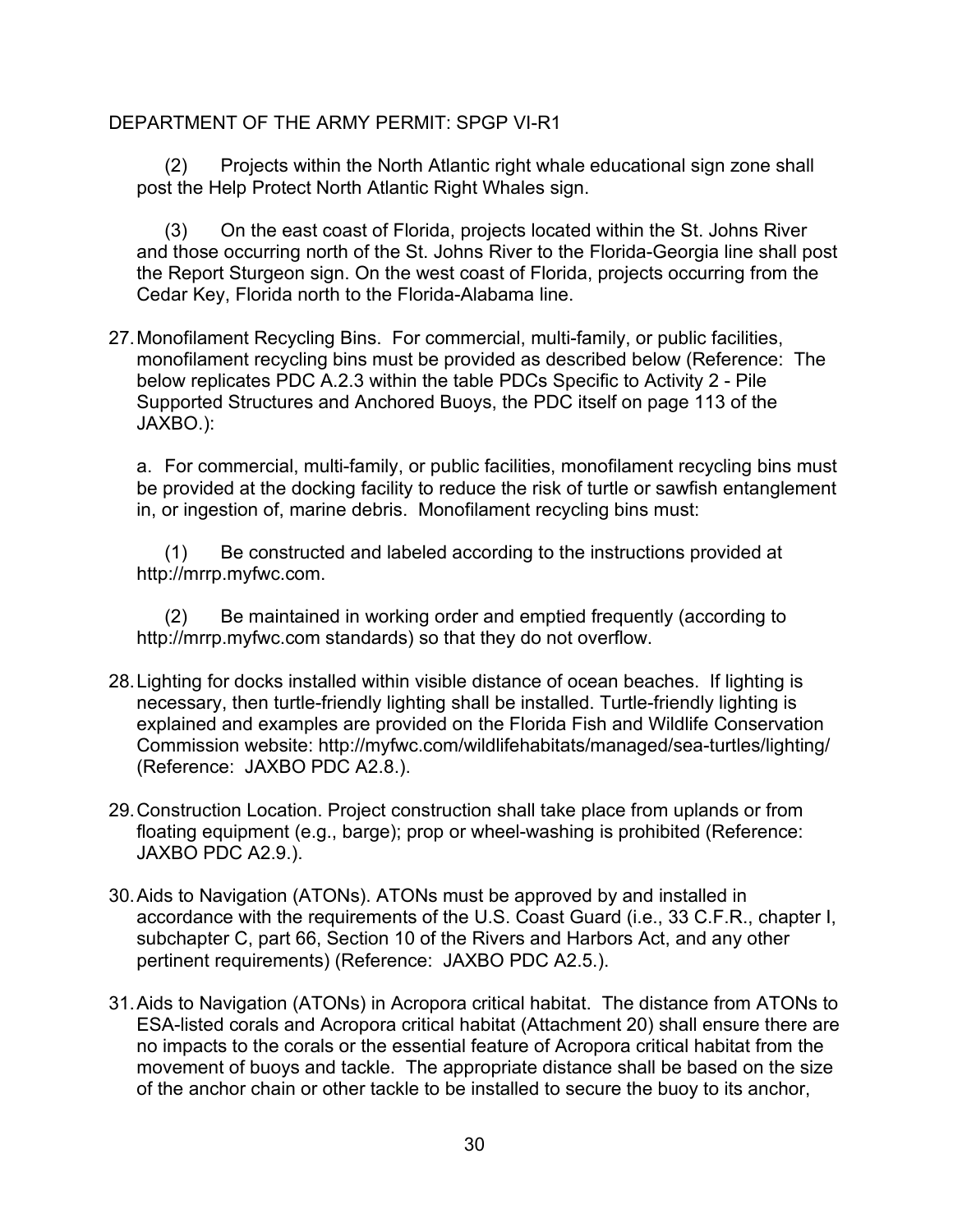particularly when the design of the ATON does not prohibit the contact of tackle with the marine bottom. In all cases, buoy tackle will include flotation to ensure there is no contact between the anchor chain or line and the marine bottom (Reference: JAXBO PDC A2.10.).

32.Within Loggerhead sea turtle critical habitat (Reference: JAXBO PDC A2.15.):

(1) ATONs (pile-supported and anchored buoys) are allowed in nearshore reproductive habitat of the Northwest Atlantic Distinct Population Segment (NWA DPS) of loggerhead sea turtle critical habitat.

(2) No other pile-supported structures are allowed in nearshore reproductive habitat.

# **Special Conditions for** *Derelict vessels*

- 33.Visual confirmation (e.g., divers, swimmers, and camera) will be completed prior to removal to ensure that the item can be removed without causing further damage to aquatic natural resources.
- 34.Coral. If an item cannot be removed without causing harm to surrounding coral (ESA listed or non-listed), the item will be disassembled as much as practicable so that it no longer can accidentally harm or trap species.
- 35.Monofilament debris will be carefully cut loose from coral (ESA listed or non-listed) so as not to cause further harm. Under no circumstance will line be pulled through coral since this could cause breakage of coral.
- 36.Marine debris removal methods. Marine debris shall be lifted straight up and not be dragged through seagrass beds, coral reefs, coral, or hard bottom habitats. Trawling also cannot be used as a means of marine debris removal. Debris shall be properly disposed of in appropriate facilities in accordance with applicable federal and state requirements.
- 37.An absorbent blanket or boom shall be immediately deployed on the surface of the water around any derelict vessel to be removed if fuel, oil, or other free-floating pollutants are observed during the work.

# **Special Conditions for** *Scientific Devices*

38.Aquatic Life Passage. The scientific survey device, including any related equipment and anchors, shall not block access of species to an area. For example, the structures shall not prevent movement in or out of a river or channel.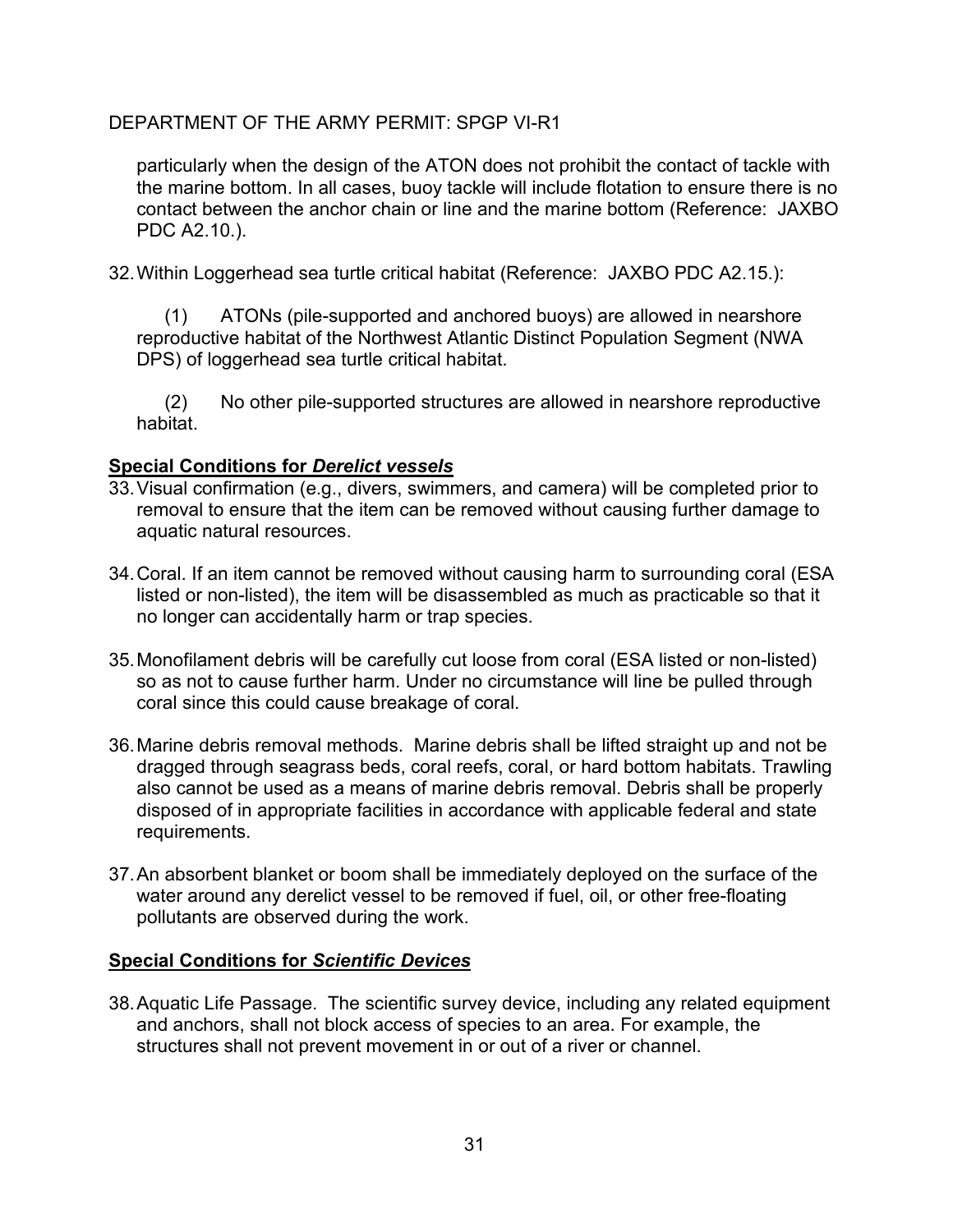- 39.Restoring Affected Area. No later than 24 months after initial installation or upon completion of data acquisition, whichever comes first, the measuring device and any other structure or fills associated with that device (e.g., anchors, buoys, lines) must be removed and the site must be restored to pre-construction conditions.
- 40.Preventing Device Relocation. The scientific survey device, including any related equipment and anchors, shall be inspected and any required maintenance performed at least twice a year and following storm events that may have moved or dislodged the structure to ensure that equipment and anchors are still in place and have not moved to areas containing ESA-listed corals.

# **General Conditions for All Projects:**

- 1. The time limit for completing the work authorized ends on July 27, 2026.
- 2. You must maintain the activity authorized by this permit in good condition and in conformance with the terms and conditions of this permit. You are not relieved of this requirement if you abandon the permitted activity, although you may make a good faith transfer to a third party in compliance with General Condition 4 below. Should you wish to cease to maintain the authorized activity or should you desire to abandon it without a good faith transfer, you must obtain a modification of this permit from this office, which may require restoration of the area.
- 3. If you discover any previously unknown historic or archeological remains while accomplishing the activity authorized by this permit, you must immediately notify this office of what you have found. We will initiate the Federal and State coordination required to determine if the remains warrant a recovery effort or if the site is eligible for listing in the National Register of Historic Places.
- 4. If you sell the property associated with this permit, you must obtain the signature of the new owner on the enclosed form (Attachment 10) and forward a copy of the permit to this office to validate the transfer of this authorization.
- 5. If a conditioned water quality certification has been issued for your project, you must comply with the conditions specified in the certification as special conditions to this permit.
- 6. You must allow representatives from this office to inspect the authorized activity at any time deemed necessary to ensure that it is being or has been accomplished in accordance with the terms and conditions of your permit.

# **Further Information:**

1. Limits of this authorization.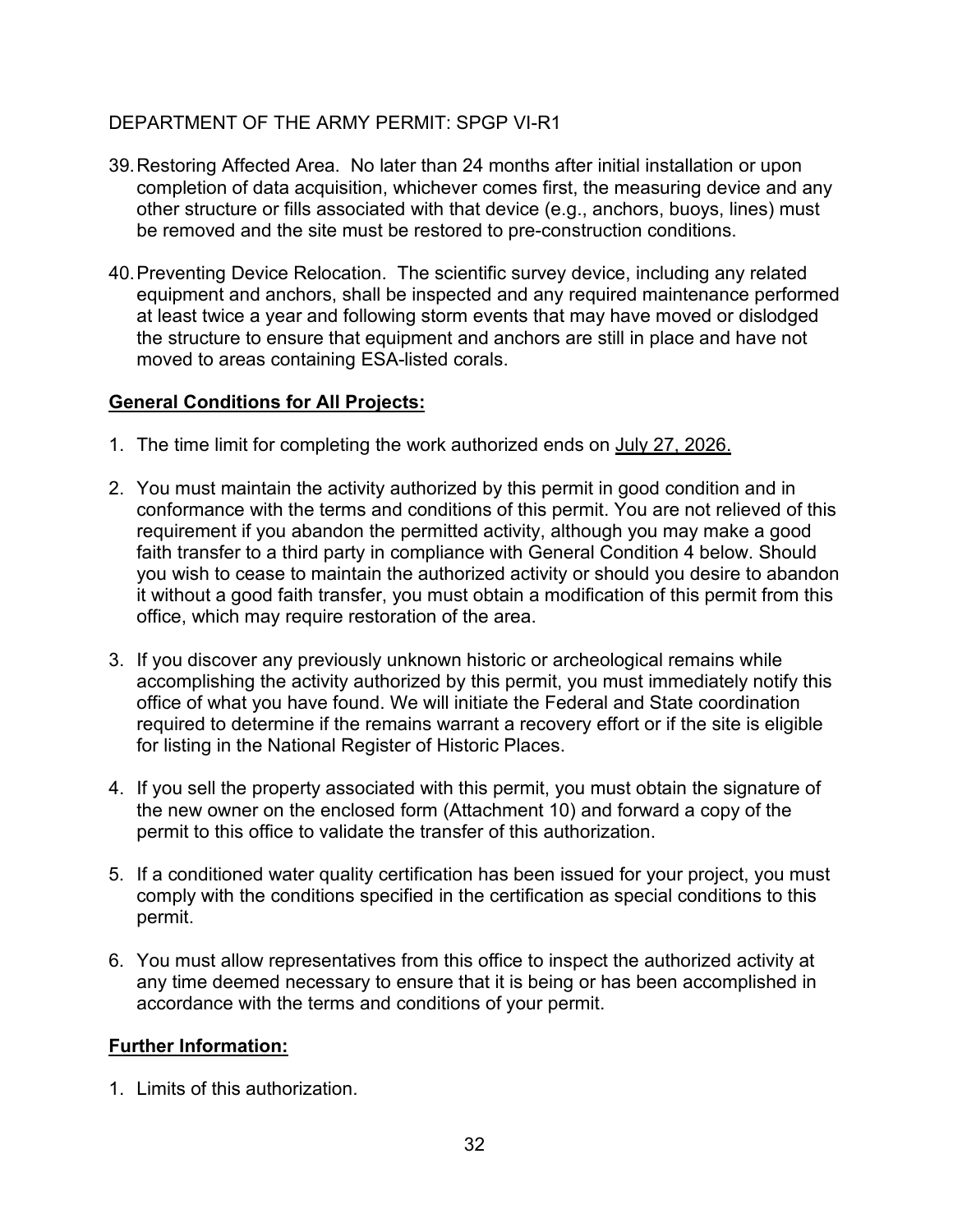a. This permit does not obviate the need to obtain other Federal, State, or local authorizations required by law.

b. This permit does not grant any property rights or exclusive privileges.

c. This permit does not authorize any injury to the property or rights of others.

d. This permit does not authorize interference with any existing or proposed Federal projects.

2. Limits of Federal Liability. In issuing this permit, the Federal Government does not assume any liability for the following:

a. Damages to the permitted project or uses thereof as a result of other permitted or unpermitted activities or from natural causes.

b. Damages to the permitted project or uses thereof as a result of current or future activities undertaken by or on behalf of the United States in the public interest.

c. Damages to persons, property, or to other permitted or unpermitted activities or structures caused by the activity authorized by this permit.

d. Design or Construction deficiencies associated with the permitted work.

e. Damage claims associated with any future modification, suspension, or revocation of this permit.

- 3. Reliance on Applicant's Data: The determination of this office that issuance of this permit is not contrary to the public interest was made in reliance on the information you provided.
- 4. Reevaluation of Permit Decision: This office may reevaluate its decision on this permit at any time the circumstances warrant. Circumstances that could require a reevaluation include, but are not limited to, the following:

a. You fail to comply with the terms and conditions of this permit.

b. The information provided by you in support of your permit application proves to have been false, incomplete, or inaccurate (see 3 above).

c. Significant new information surfaces which this office did not consider in reaching the original public interest decision.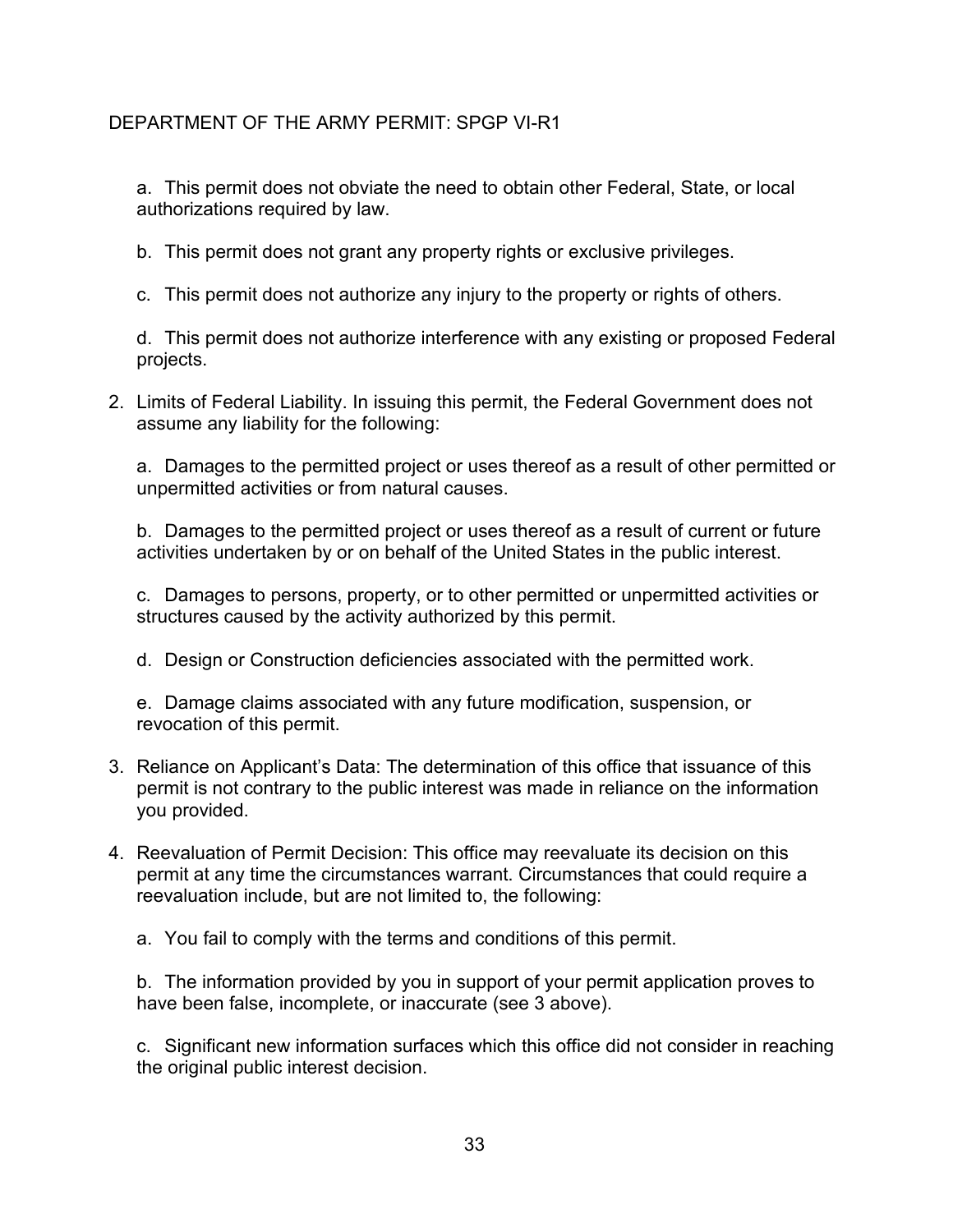#### **Attachments to**

# **Department of the Army State Programmatic General Permit (SPGP VI-R1)**

- 1. Johnson's Seagrass Range Map
- 2. Submerged Aquatic Vegetation Survey Guidelines
- 3. The Corps of Engineers, Jacksonville District, and the State of Florida Effect Determination Key for the Manatee in Florida
- 4. Smalltooth Sawfish Critical Habitat Limited Exclusion Zones
- 5. Gulf Sturgeon Critical Habitat Maps
- 6. Atlantic Sturgeon Critical Habitat Exclusion Zone
- 7. North Atlantic Right Whales Educational Sign Zones
- 8. Commencement Notification Form
- 9. Self-Certification Statement of Compliance
- 10.Department of the Army Permit Transfer Form
- 11.Construction Guidelines in Florida for Minor Piling-Supported Structures Constructed in or over Submerged Aquatic Vegetation (SAV), Marsh or Mangrove Habitat
- 12.Federal Navigation Channels
- 13.Beach Mice Habitat
- 14.Wood Stork Active Nesting Colony Map
- 15.Shipping Fairways
- 16.Florida Panther Focus Area
- 17.American Crocodile Critical Habitat Map
- 18.Piping Plover Critical Habitat Maps
- 19.Freshwater Mussels Critical Habitat Maps
- 20.Acropora spp. Critical Habitat Maps
- 21.*Acropora* critical habitat essential features table
- 22.Johnson's Seagrass Critical Habitat Maps
- 23.Johnson's Seagrass Critical Habitat Maps essential features table
- 24.Loggerhead Turtle Nearshore Reproductive Critical Habitat
- 25.North Atlantic Right Whale Critical Habitat
- 26.Smalltooth Sawfish Critical Habitat Maps
- 27.Smalltooth Sawfish Critical Habitat Maps essential features table
- 28.PDCs for In-Water Activities
- 29.Standard Manatee Conditions for In-Water Work (Manatee Construction Conditions)
- 30.North Atlantic Right Whale Information Form